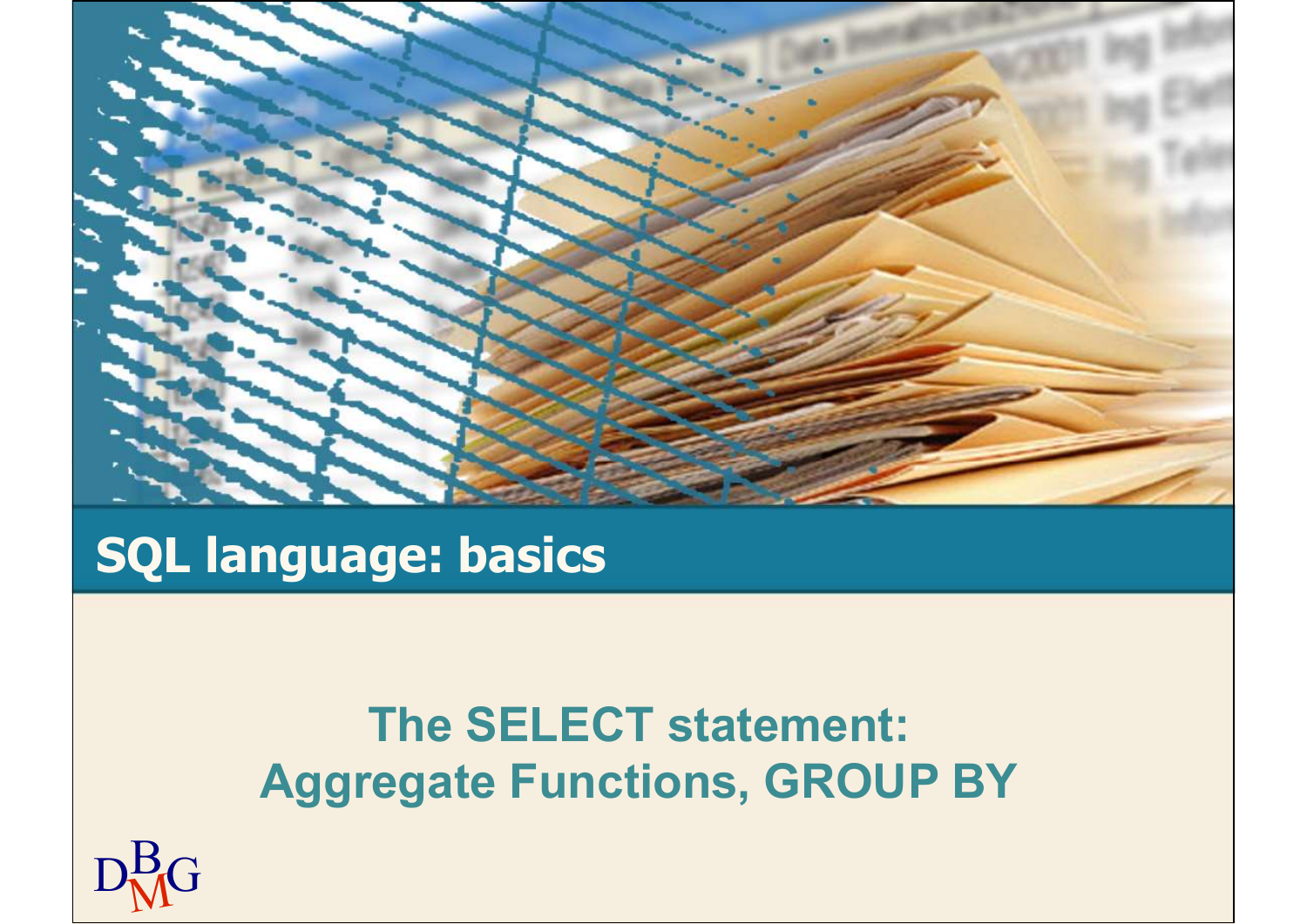#### The SELECT statement: basics

 $\Sigma$  Aggregate functions  $\Sigma$  GROUP BY operator The SELECT sta<br>Aggregate functions<br>GROUP BY operator<br>Having Clause

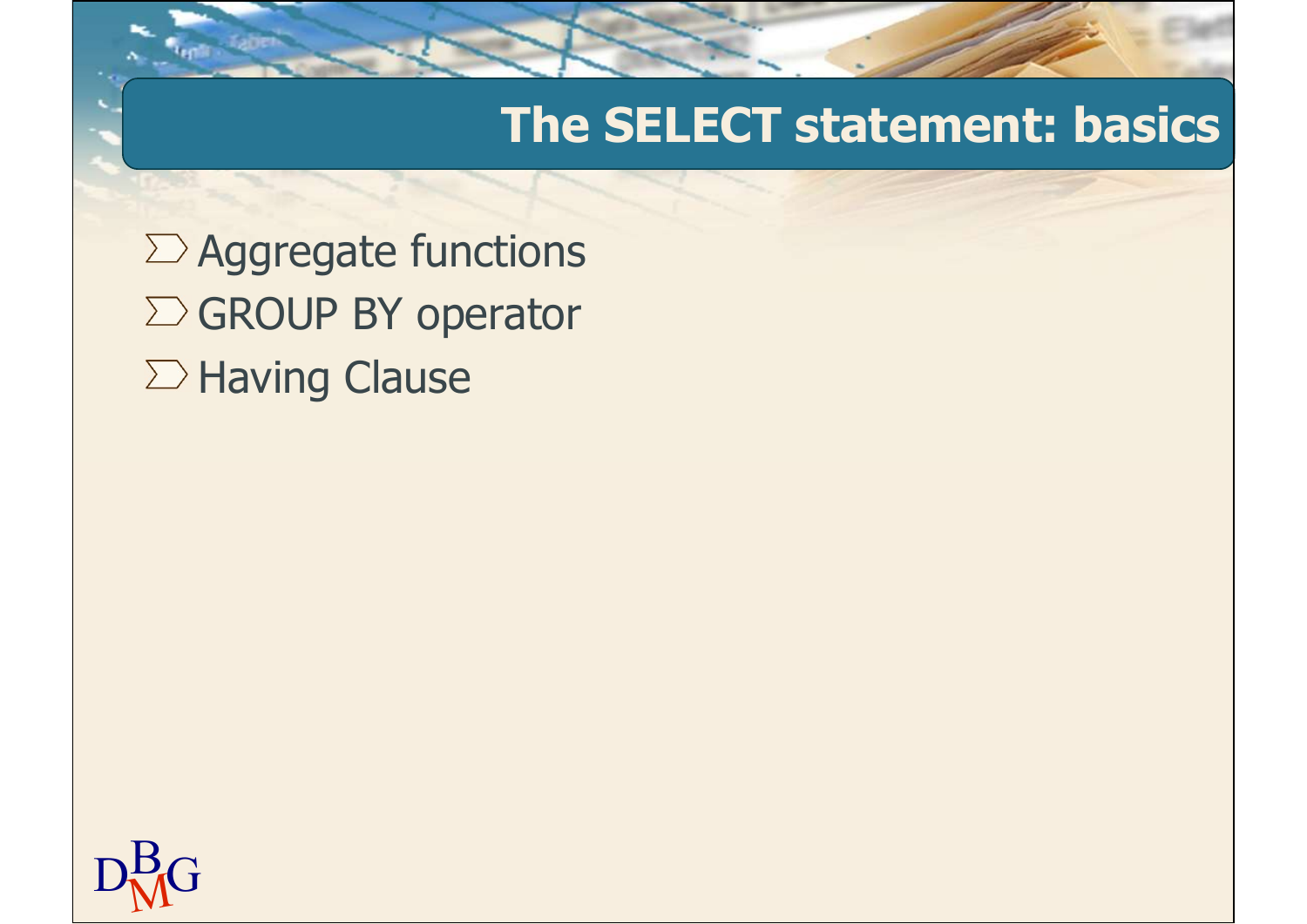

#### The SELECT statement: basics

Aggregate functions

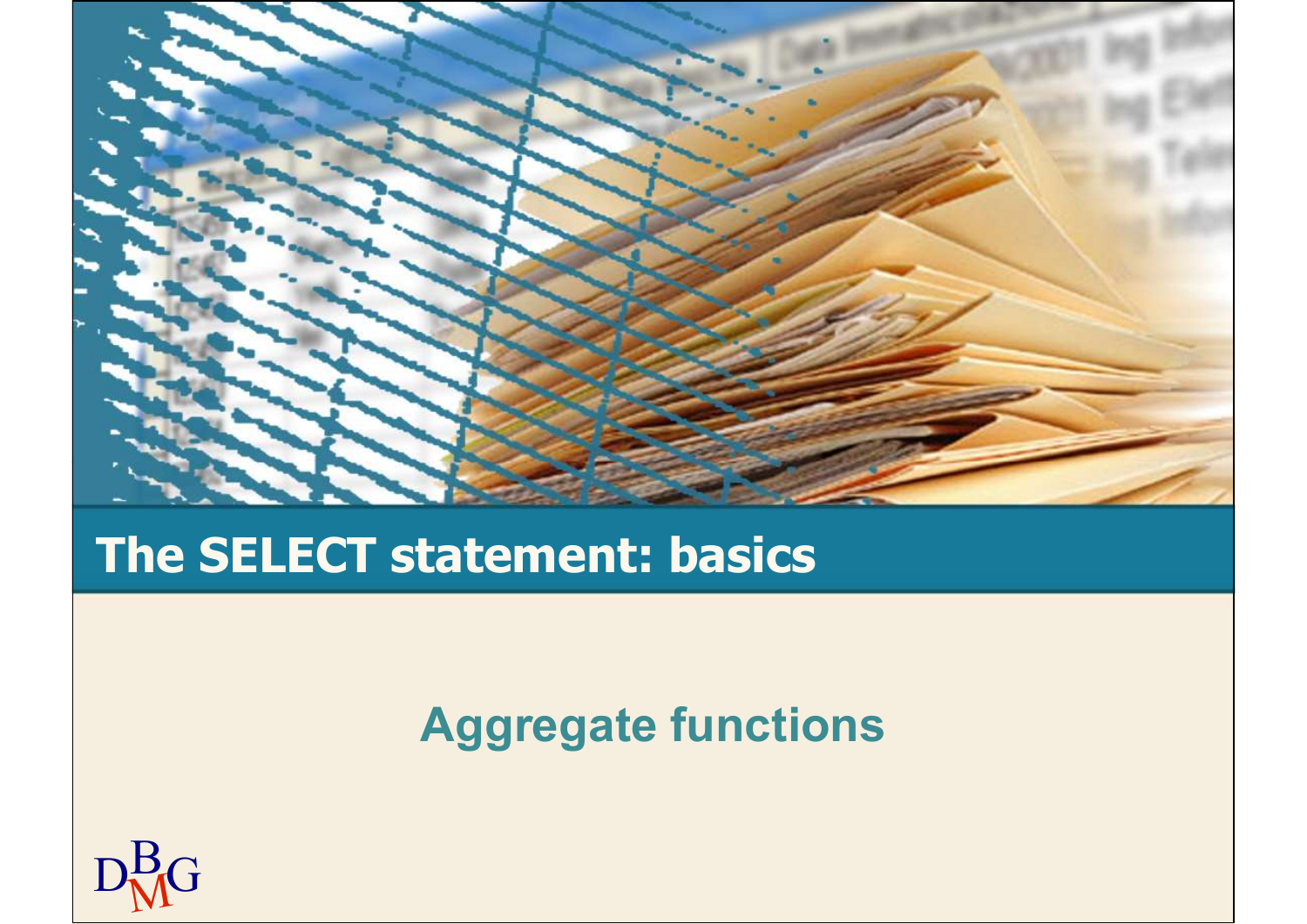#### $\sum$  An aggregate function

- operates on a set of values
- produces a single (aggregate) value as a result

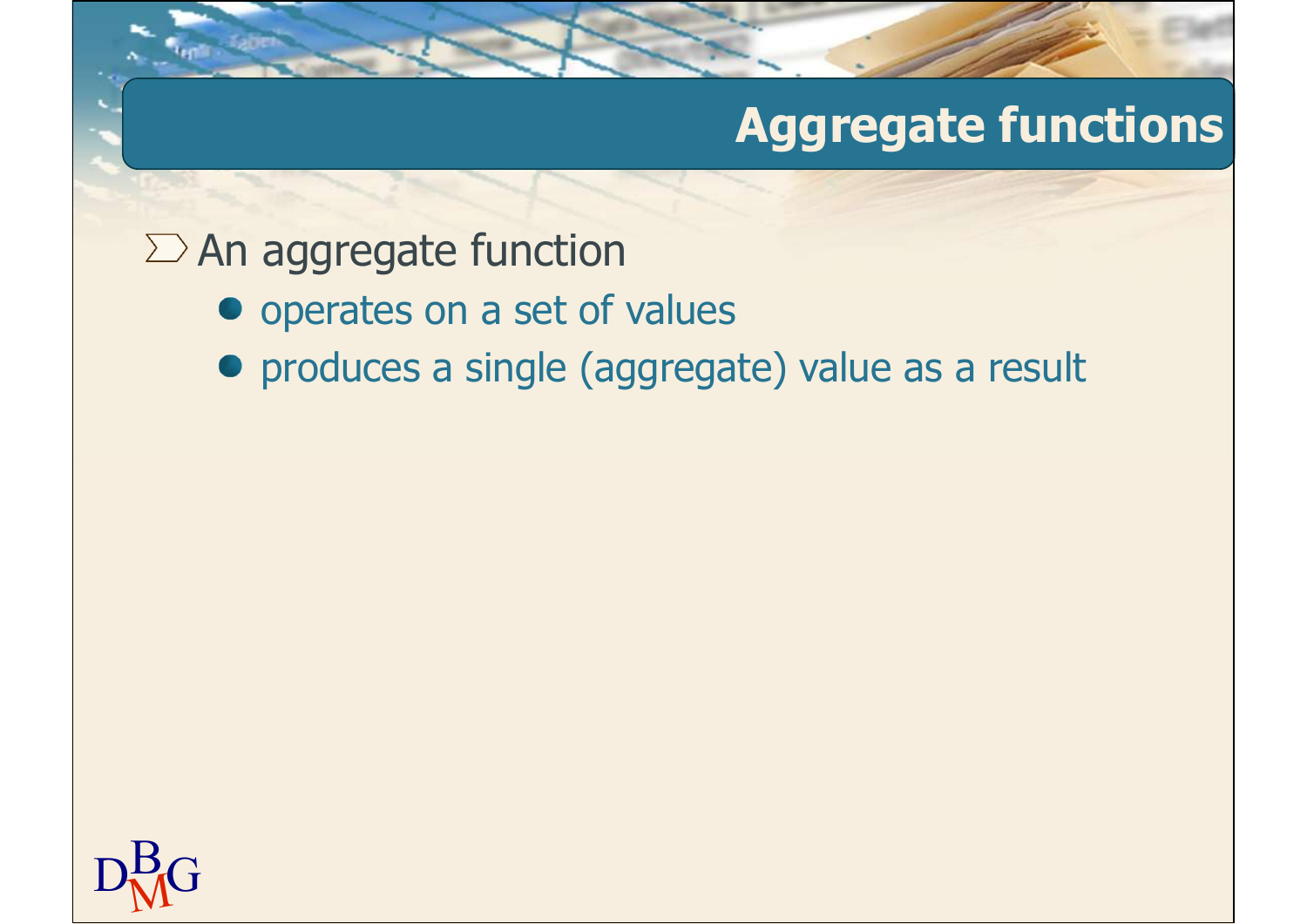$\sum$  Aggregate functions available in SQL-2

- COUNT: count of elements in a given attribute
- SUM: sum of values for a given attribute
- AVG: average of values for a given attribute
- MAX: maximum value of a given attribute
- MIN: minimum value of a given attribute

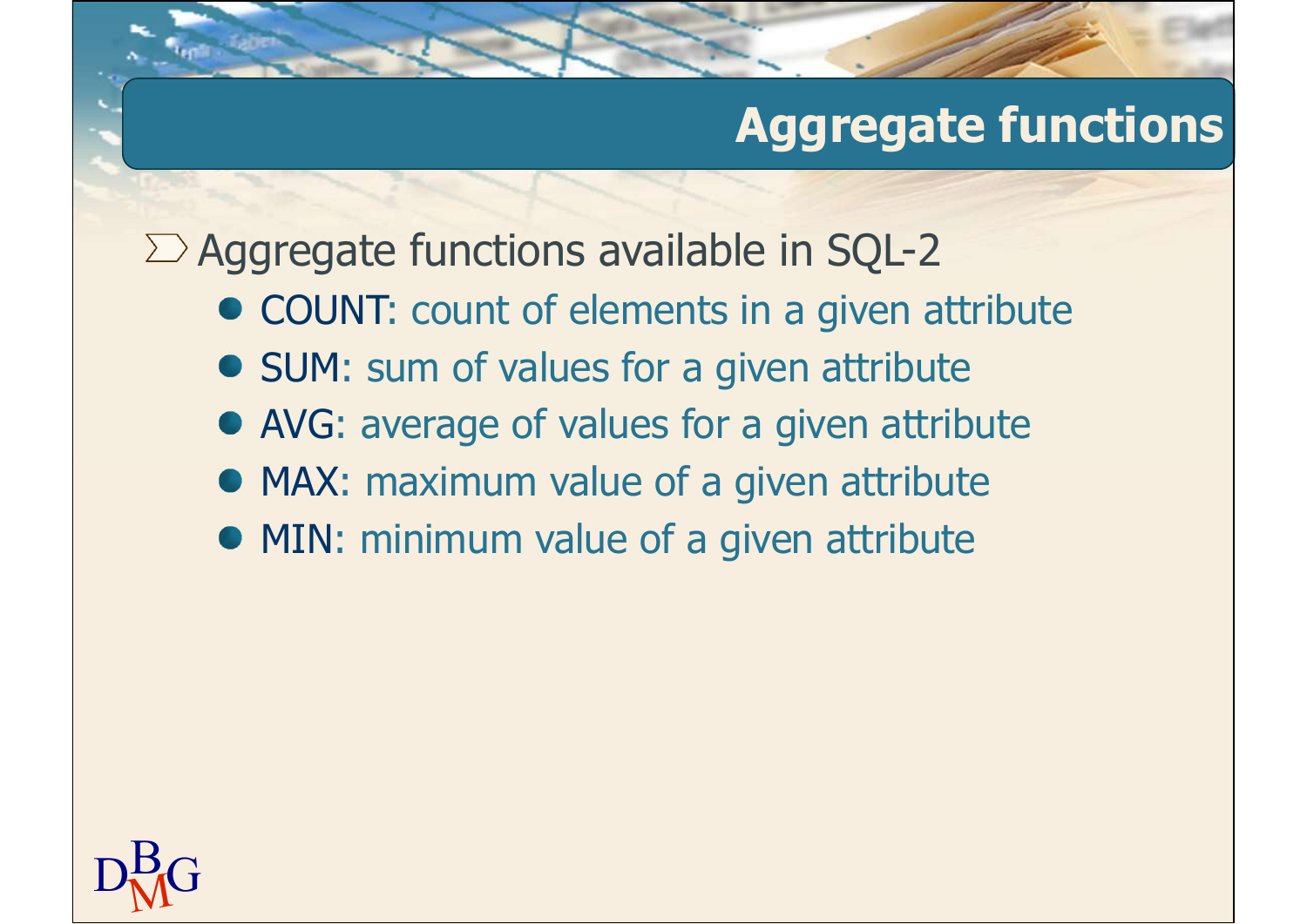$\Sigma$  An aggregate function

- operates on a set of values
- produces a single (aggregate) value as a result
- **•** is specified in the SELECT clause

 $D<sub>M</sub>$ G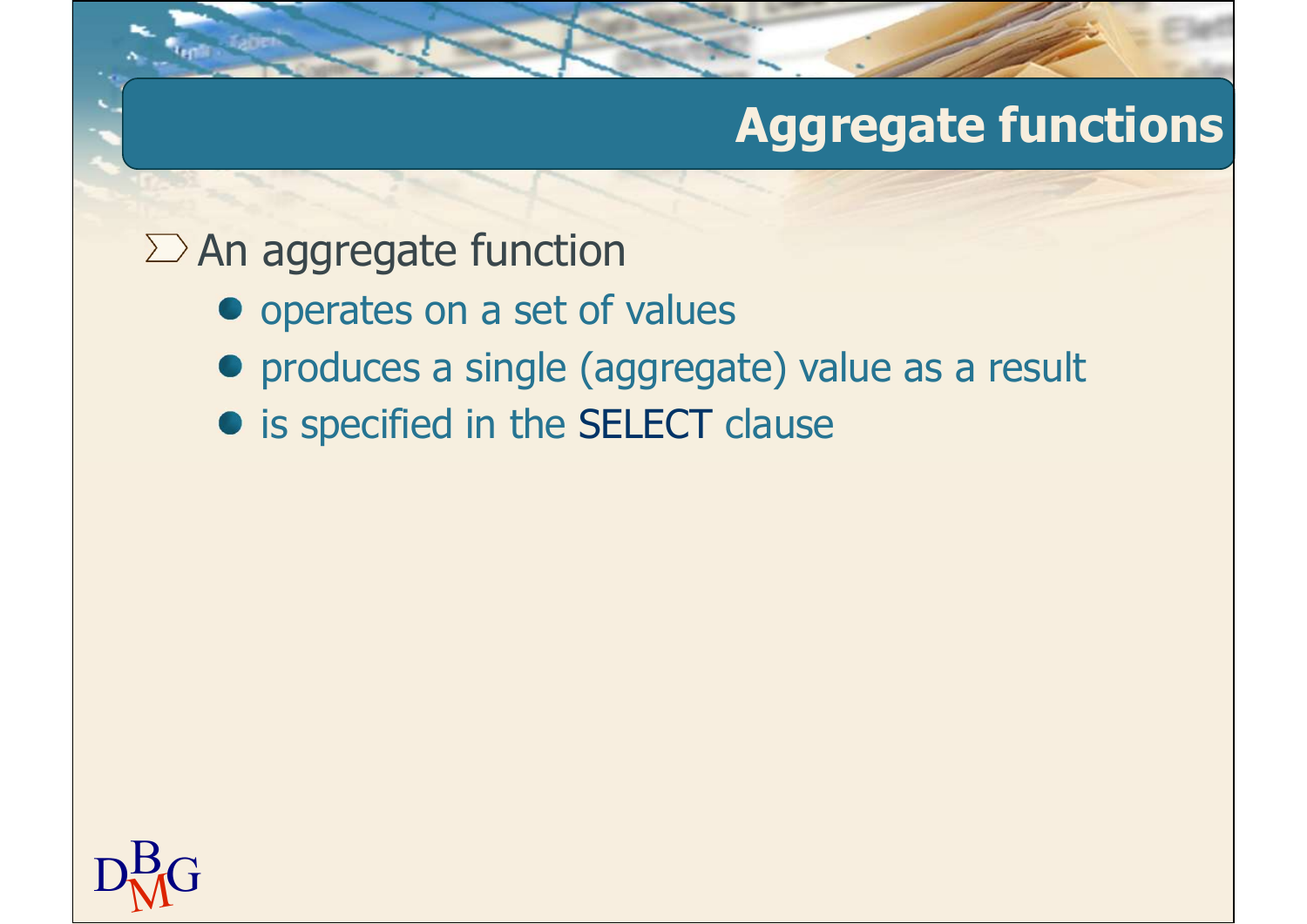#### Structure of the SELECT statement

SELECT ListOfAggregateFunctionsToDisplay FROM ListOfTablesToUse [WHERE TupleConditions ] [ORDER BY ListOfOrderingAttributes];

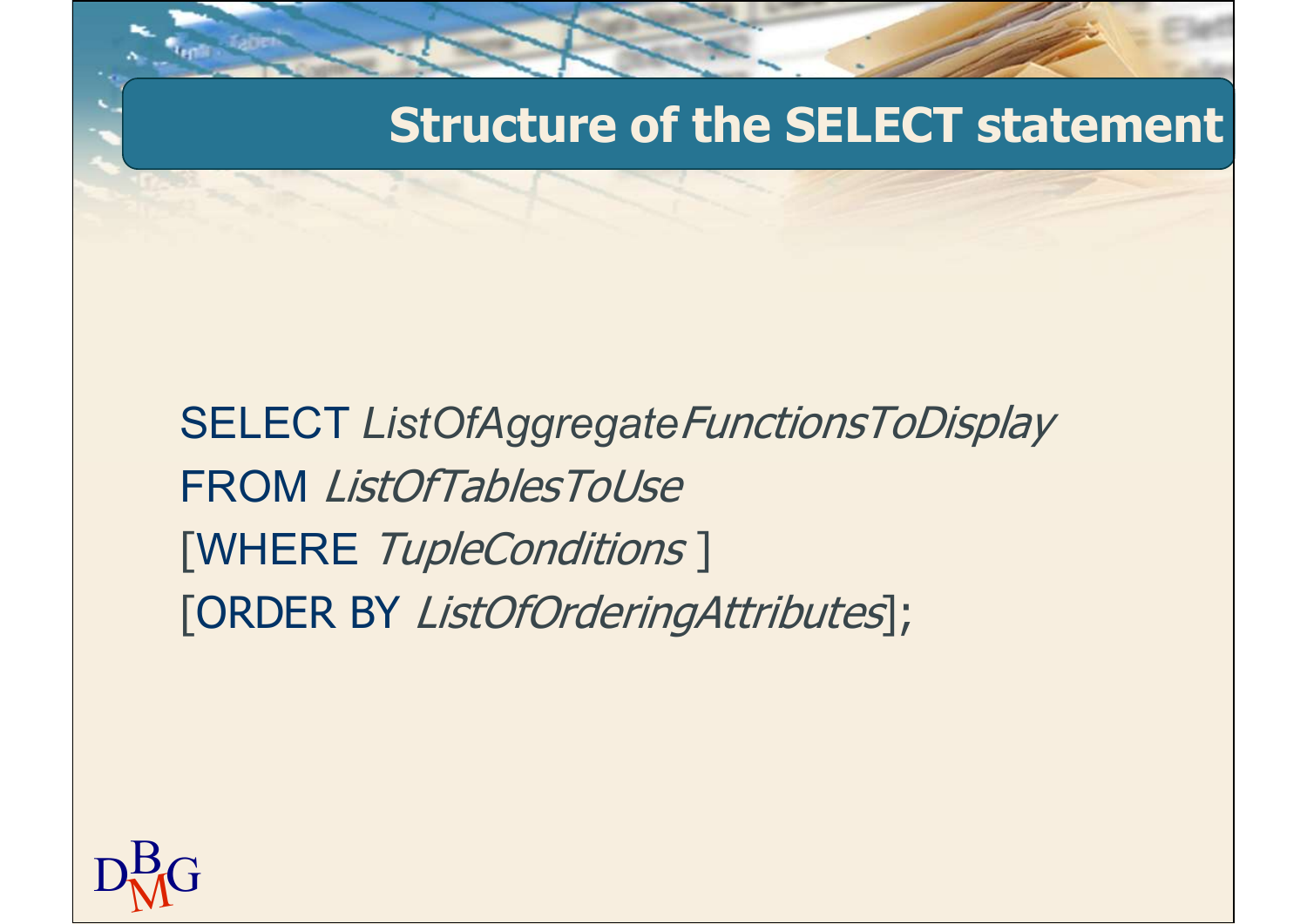#### $\Sigma$  An aggregate function

- operates on a set of values
- produces a single (aggregate) value as a result
- is specified in the SELECT clause
	- non-aggregate attributes may not be specified at the same time
	- multiple aggregate functions may be specified simultaneously

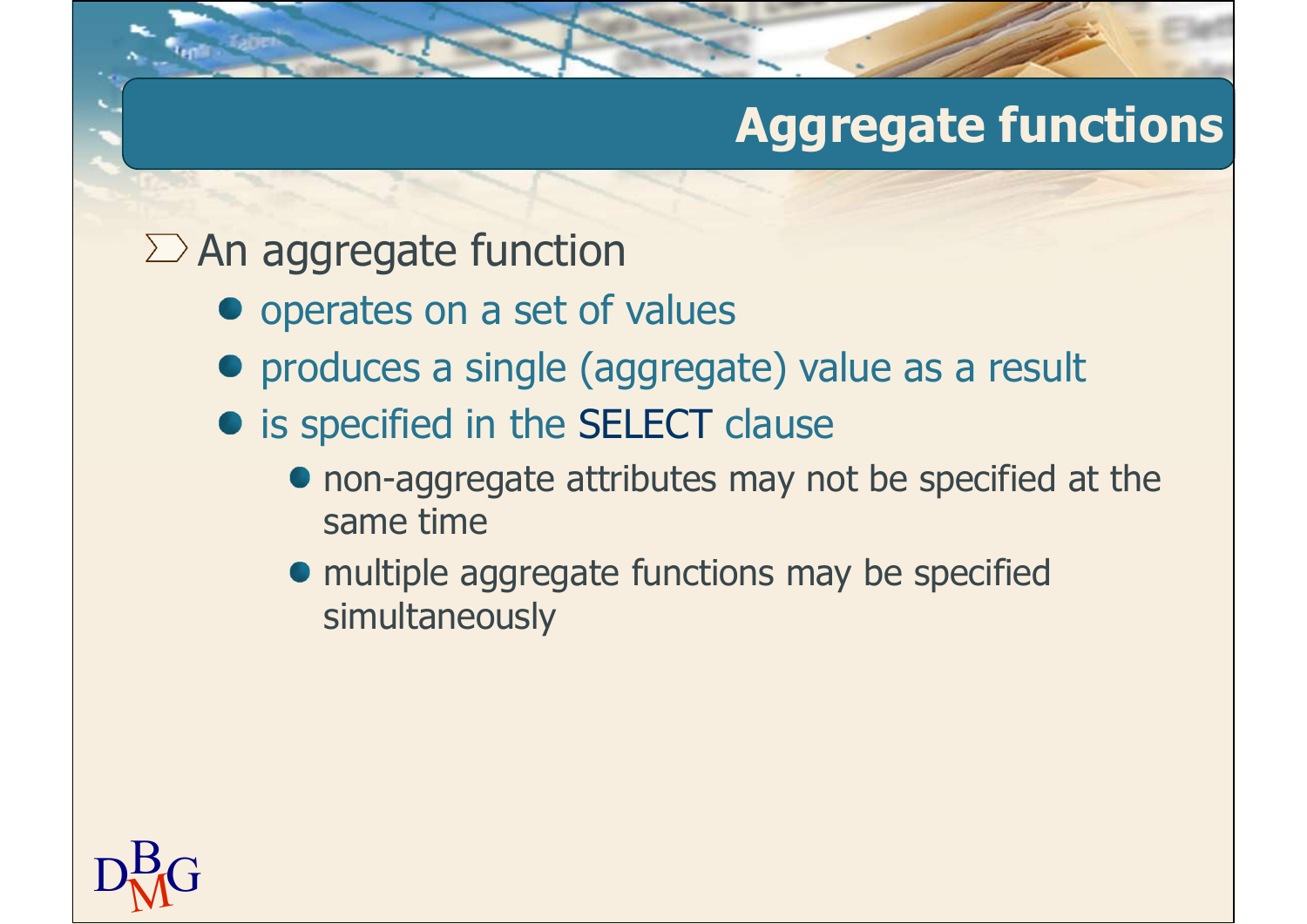#### The COUNT function

 $\Sigma$  Counts the number of elements in a set

- $\bullet$  rows in a table
- (possibly distinct) values for one or more attributes

COUNT (<\*| [DISTINCT | ALL] ListOfAttributes >)

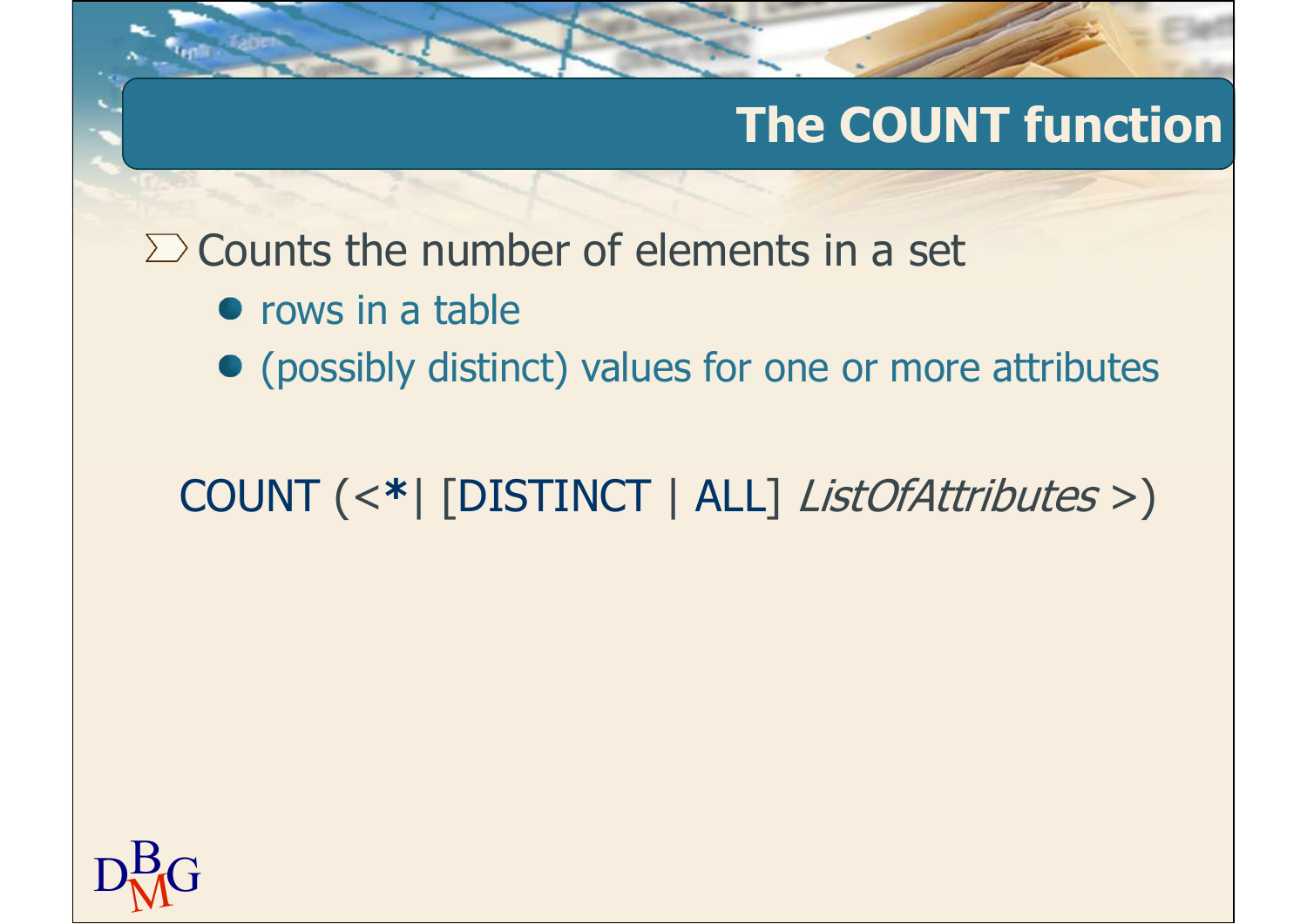### The COUNT function (no.1)

#### $\Sigma$  Find the number of suppliers

#### S<sub>core</sub> Second Second Second Second Second Second Second Second Second Second Second Second Second Second Second Second Second Second Second Second Second Second Second Second Second Second Second Second Second Second Seco

|                                               | Find the number of suppliers |            |               |  |   |  |  |  |  |  |  |  |
|-----------------------------------------------|------------------------------|------------|---------------|--|---|--|--|--|--|--|--|--|
| <b>SELECT COUNT(*)</b><br><b>FROM S;</b><br>S |                              |            |               |  |   |  |  |  |  |  |  |  |
| SLd                                           | <b>SName</b>                 | #Employees | City          |  | R |  |  |  |  |  |  |  |
| S <sub>1</sub>                                | <b>Smith</b>                 | 20         | London        |  |   |  |  |  |  |  |  |  |
| <b>S2</b>                                     | Jones                        | 10         | <b>Paris</b>  |  | 5 |  |  |  |  |  |  |  |
| <b>S3</b>                                     | <b>Blake</b>                 | 30         | <b>Paris</b>  |  |   |  |  |  |  |  |  |  |
| <b>S4</b>                                     | <b>Clark</b>                 | 20         | London        |  |   |  |  |  |  |  |  |  |
| <b>S5</b>                                     | <b>Adams</b>                 | 30         | <b>Athens</b> |  |   |  |  |  |  |  |  |  |
| $\blacktriangledown$                          |                              |            |               |  |   |  |  |  |  |  |  |  |





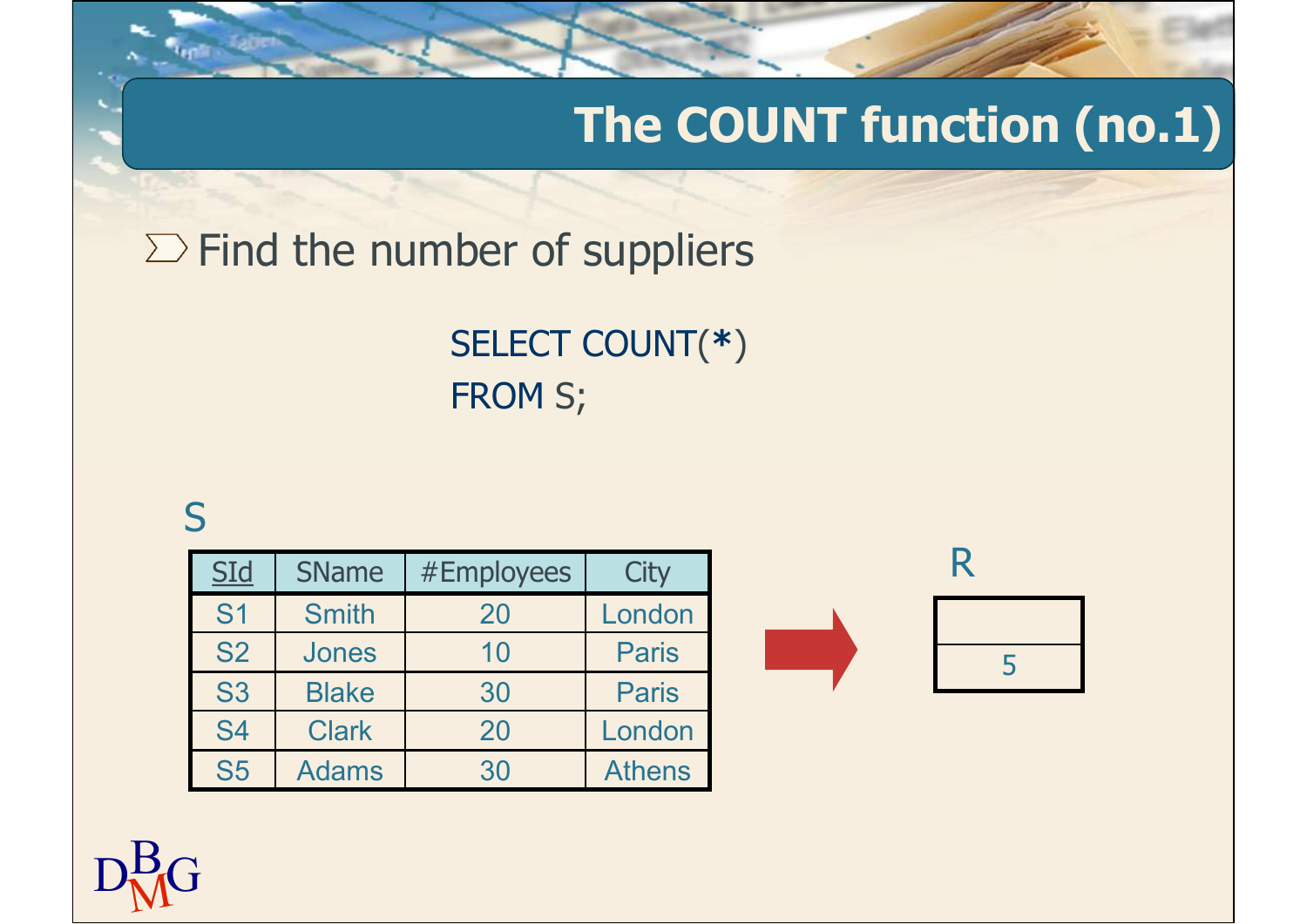The COUNT function (no.2)

 $\Sigma$  Find the number of suppliers that supply at least one product The COUNT fu<br>
nd the number of suppliers that sup<br>
ne product<br>
P<br>
Sid Pid Qty<br>
S1 P1 300<br>
FROM SP;<br>
S1 P2 200<br>
S1 P3 400 The COUNT fu<br>
nd the number of suppliers that sup<br>
ne product<br>
P<br>
Sid Pid Qty<br>
S1 P1 300<br>
FROM SP;<br>
S1 P2 200<br>
S1 P3 400<br>
S1 P4 200 md the number of suppliers that sup<br>
ne product<br>
P<br>
Sid Pid Qty<br>
S1 P1 300<br>
S1 P2 200<br>
S1 P3 400<br>
S1 P4 200<br>
S1 P5 100

|       | one product    |                |     | $\Sigma$ Find the number of suppliers that sup |
|-------|----------------|----------------|-----|------------------------------------------------|
|       | <b>SP</b>      |                |     |                                                |
|       | <u>SId</u>     | <u>PId</u>     | Qty | <b>SELECT COUNT(*)</b>                         |
|       | S1             | P1             | 300 | <b>FROM SP;</b>                                |
|       | S1             | P <sub>2</sub> | 200 |                                                |
|       | S1             | P <sub>3</sub> | 400 | R                                              |
|       | S <sub>1</sub> | P <sub>4</sub> | 200 |                                                |
|       | S1             | <b>P5</b>      | 100 |                                                |
|       | S1             | <b>P6</b>      | 100 |                                                |
|       | <b>S2</b>      | P <sub>1</sub> | 300 |                                                |
|       | <b>S2</b>      | P <sub>2</sub> | 400 |                                                |
|       | <b>S3</b>      | P <sub>2</sub> | 200 | $\Sigma$ It counts the num                     |
|       | S <sub>4</sub> | P3             | 200 | products, not the                              |
| $D^B$ | <b>S4</b>      | P4             | 300 |                                                |
|       | <b>S4</b>      | <b>P5</b>      | 400 |                                                |
|       |                |                |     |                                                |

SId PId Qty SELECT COUNT(\*) FROM SP;



 $\Sigma$  It counts the number of supplied products, not the suppliers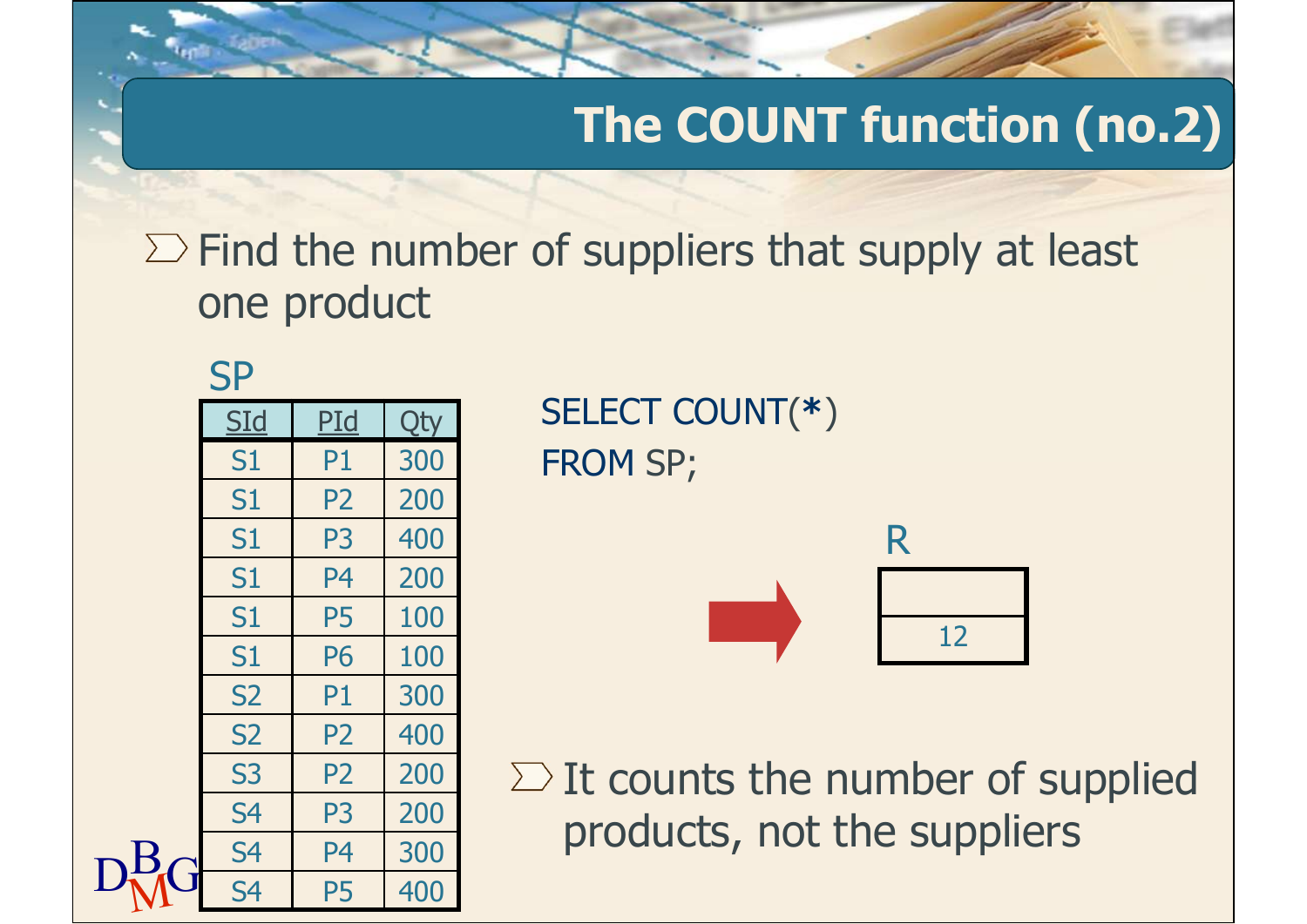## The COUNT function (no.2)

 $\Sigma$  Find the number of suppliers that supply at least one product The COUNT fu<br>
nd the number of suppliers that sup<br>
ne product<br>
P<br>
Sid Pid Qty<br>
S1 P1 300<br>
FROM SP;<br>
S1 P2 200<br>
S1 P3 400 The COUNT fu<br>
nd the number of suppliers that sup<br>
ne product<br>
P<br>
Sid Pid Qty<br>
St P1 300<br>
FROM SP;<br>
S1 P2 200<br>
S1 P3 400<br>
S1 P4 200 md the number of suppliers that sup<br>
ne product<br>
P<br>
SI PI 300<br>
S1 P2 200<br>
S1 P3 400<br>
S1 P4 200<br>
S1 P5 100

|           | one product    |                |     | $\Sigma$ Find the number of suppliers that sup |
|-----------|----------------|----------------|-----|------------------------------------------------|
|           | <b>SP</b>      |                |     |                                                |
|           | <u>SId</u>     | <u>PId</u>     | Qty | <b>SELECT COUNT(SId)</b>                       |
|           | S1             | P1             | 300 | <b>FROM SP;</b>                                |
|           | S1             | P <sub>2</sub> | 200 |                                                |
|           | S1             | P <sub>3</sub> | 400 | R                                              |
|           | S <sub>1</sub> | P <sub>4</sub> | 200 |                                                |
|           | S1             | <b>P5</b>      | 100 |                                                |
|           | S <sub>1</sub> | <b>P6</b>      | 100 |                                                |
|           | <b>S2</b>      | P <sub>1</sub> | 300 |                                                |
|           | <b>S2</b>      | P <sub>2</sub> | 400 |                                                |
|           | <b>S3</b>      | P <sub>2</sub> | 200 | $\sum$ It still counts the                     |
|           | S <sub>4</sub> | P3             | 200 | supplied products                              |
| $\n  R\n$ | <b>S4</b>      | P4             | 300 |                                                |
|           | S <sub>4</sub> | <b>P5</b>      | 400 | suppliers                                      |
|           |                |                |     |                                                |

SId PId Qty SELECT COUNT(SId) FROM SP;



 $\Sigma$  It still counts the number of supplied products, not the suppliers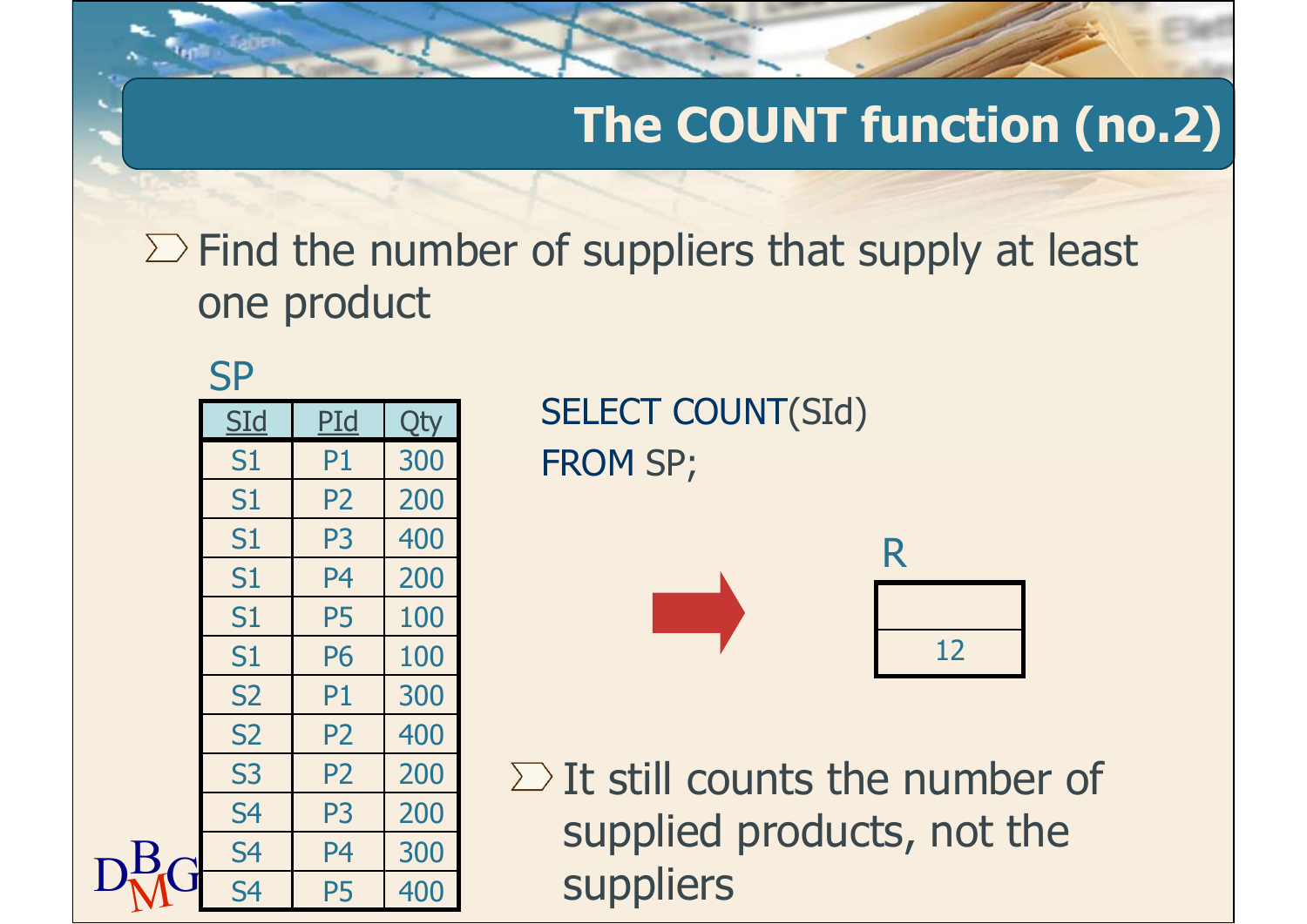### The COUNT function (no.2)

 $\Sigma$  Find the number of suppliers that supply at least one product The COUNT fu<br>
nd the number of suppliers that sup<br>
ne product<br>
P<br>
Sid Pid Qty<br>
S1 P1 300<br>
FROM SP;<br>
S1 P2 200<br>
S1 P3 400 The COUNT fu<br>
nd the number of suppliers that sup<br>
ne product<br>
P<br>
Sid Pid Qty<br>
St P1 300<br>
FROM SP;<br>
S1 P2 200<br>
S1 P3 400<br>
S1 P4 200 md the number of suppliers that sup<br>
ne product<br>
P<br>
SI PI 300<br>
S1 P2 200<br>
S1 P3 400<br>
S1 P4 200<br>
S1 P5 100

|       | one product    |                |     | $\Sigma$ Find the number of suppliers that sup |
|-------|----------------|----------------|-----|------------------------------------------------|
|       | <b>SP</b>      |                |     |                                                |
|       | <u>SId</u>     | <u>PId</u>     | Qty | <b>SELECT COUNT(DISTIN</b>                     |
|       | S1             | P <sub>1</sub> | 300 | <b>FROM SP;</b>                                |
|       | S1             | P <sub>2</sub> | 200 |                                                |
|       | S1             | P <sub>3</sub> | 400 | R                                              |
|       | S1             | P <sub>4</sub> | 200 |                                                |
|       | S1             | <b>P5</b>      | 100 |                                                |
|       | S1             | <b>P6</b>      | 100 |                                                |
|       | <b>S2</b>      | P <sub>1</sub> | 300 |                                                |
|       | <b>S2</b>      | <b>P2</b>      | 400 |                                                |
|       | <b>S3</b>      | P <sub>2</sub> | 200 | $\Sigma$ It counts the num                     |
|       | S <sub>4</sub> | P <sub>3</sub> | 200 | suppliers                                      |
| $D^B$ | S <sub>4</sub> | P <sub>4</sub> | 300 |                                                |
|       | <b>S4</b>      | <b>P5</b>      | 400 |                                                |
|       |                |                |     |                                                |

SId PId Qty SELECT COUNT(DISTINCT SId) FROM SP;





 $\Sigma$  It counts the number of distinct suppliers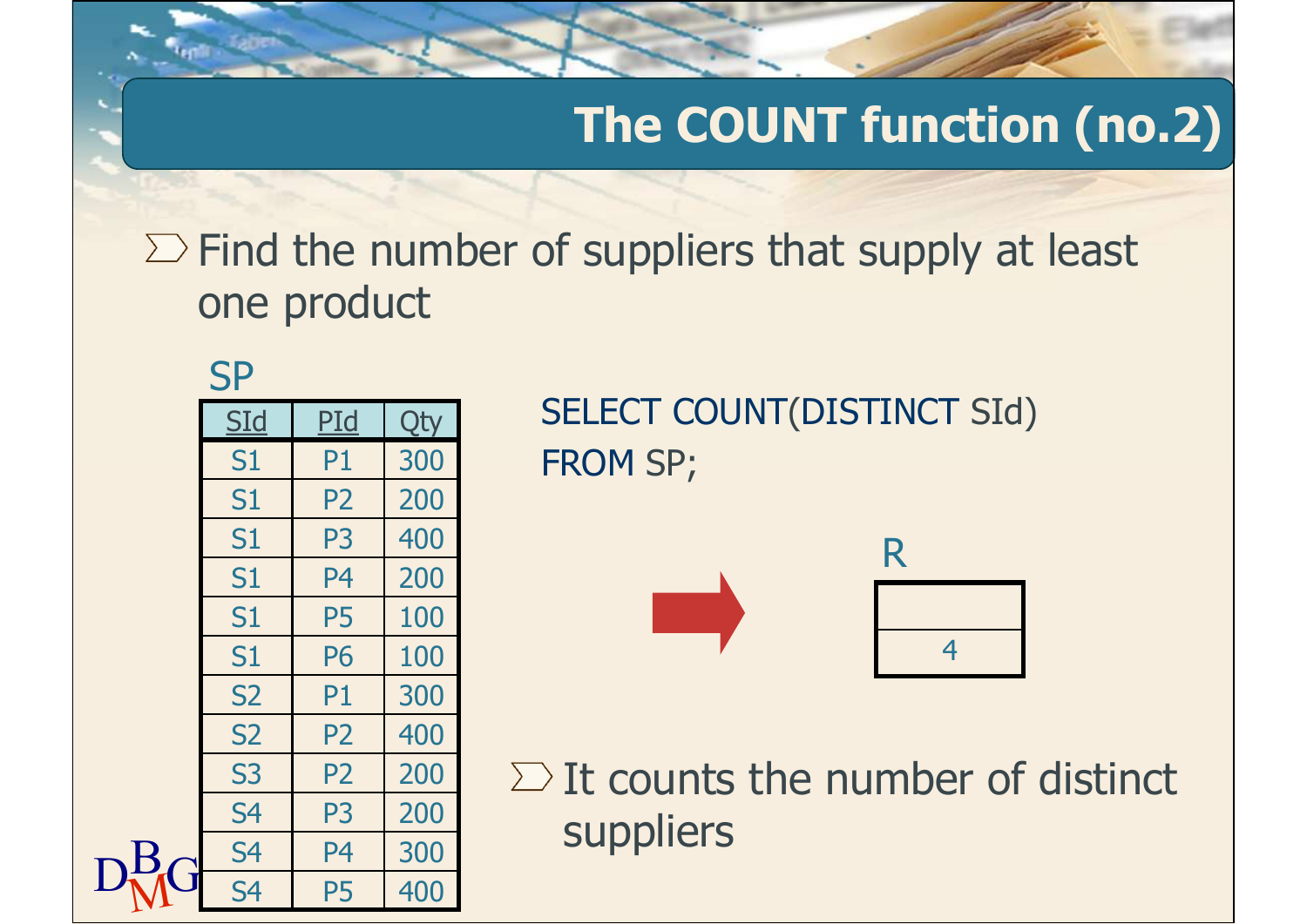## The COUNT function

 $\Sigma$  Counts the number of elements in a set

- $\bullet$  rows in a table
- (possibly distinct) values for one or more attributes

COUNT (<\*| [DISTINCT | ALL] ListOfAttributes >)

 $\Sigma$  If the function argument is preceded by DISTINCT, it counts the number of distinct values of the argument

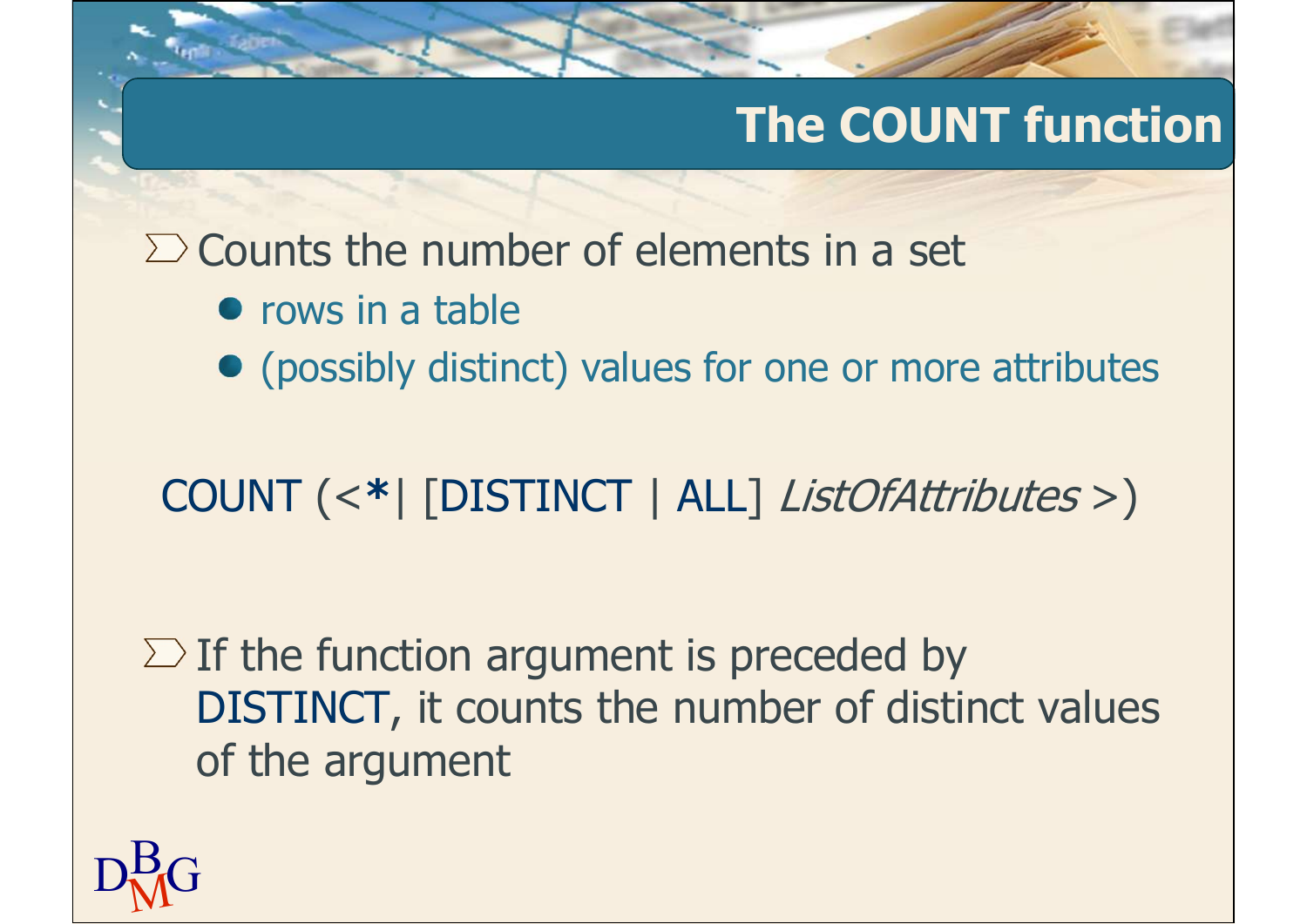#### Aggregate functions and WHERE

# $\Sigma$  Find the number of suppliers providing product P2 Aggregate function<br>
Find the number of suppliers provided<br>
P2<br>
SELECT COUNT(\*)<br>
S1 P1 300<br>
S1 P2 200<br>
S1 P2 200<br>
S1 P3 400 Aggregate function<br>
Find the number of suppliers provided<br>
P2<br>
SELECT COUNT(\*)<br>
S1 P1 300<br>
S1 P2 200<br>
S1 P3 400<br>
S1 P4 200

 $D_{N}^{B}G_{4}^{54}$   $P_{5}^{4}$   $P_{60}^{300}$ **SP** Find the number of suppliers provided<br>P2<br>S1 P1 300<br>S1 P2 200<br>S1 P3 400<br>S1 P4 200<br>S1 P5 100<br>S1 P5 100 Find the number of suppliers provided<br>
P2<br>
S1 P1 300<br>
S1 P2 200<br>
S1 P3 400<br>
S1 P4 200<br>
S1 P5 100<br>
S1 P6 100<br>
S1 P6 100<br>
S1 P6 100<br>
S1 P6 100<br>
S1 P2 200<br>
S1 P6 100 Find the number of suppliers provider<br>
P2<br>
S1 P1 300<br>
S1 P1 300<br>
S1 P2 200<br>
S1 P4 200<br>
S1 P5 100<br>
S1 P6 100<br>
S2 P1 300<br>
S2 P1 300<br>
S2 P2 200<br>
S2 P3 400<br>
S2 P1 300<br>
S2 P3 400<br>
S2 P3 400<br>
S2 P4 300<br>
S2 P4 300<br>
S2 P4 300<br>
S2 Prind the number of suppliers provider<br>
P2<br>
S1 P1 300<br>
S1 P1 300<br>
S1 P2 200<br>
S1 P4 200<br>
S1 P5 100<br>
S1 P6 100<br>
S2 P1 300<br>
S2 P2 400<br>
S2 P2 400<br>
S2 P2 300<br>
S2 P2 300<br>
S2 P2 300<br>
S2 P2 300<br>
S2 P2 300<br>
S2 P2 300<br>
S2 P2 400<br>
S2 P2<br>
P2<br>
S1 P1 300<br>
S1 P2 200<br>
S1 P4 200<br>
S1 P5 100<br>
S2 P1 300<br>
S2 P2 400<br>
S3 P2 200<br>
P2 200<br>
S3 P2 200<br>
P2 200<br>
S3 P2 200<br>
P2 200<br>
S3 P2 200<br>
P2 200<br>
S3 P2 200<br>
P2 200<br>
S3 P2 200 SELECT COUNT(\*)<br>
S1 P1 300<br>
S1 P2 200<br>
S1 P3 400<br>
S1 P5 100<br>
S1 P6 100<br>
S2 P1 300<br>
S2 P2 400<br>
S3 P2 200<br>
S4 P3 200<br>
S4 P3 200<br>
S4 P3 200<br>
S4 P3 200<br>
S4 P3 200<br>
S4 P3 200<br>
S4 P3 200<br>
S4 P3 200<br>
S4 P3 200<br>
S4 P3 200<br>
S4 P3 2 SID PID Qty<br>
SID PID 300<br>
S1 P1 300<br>
S1 P2 200<br>
S1 P4 200<br>
S1 P5 100<br>
S1 P6 100<br>
S2 P1 300<br>
S2 P2 400<br>
S2 P2 400<br>
S3 P2 200<br>
S4 P3 200<br>
S4 P4 300<br>
S4 P4 300<br>
S4 P4 300<br>
S4 P4 300<br>
S4 P4 300<br>
S4 P4 300<br>
S4 P4 300<br>
S4 P4 300 <u>S1 P1 300</u><br>
S1 P2 200<br>
S1 P3 400<br>
S1 P5 100<br>
S1 P5 100<br>
S1 P6 100<br>
S2 P1 300<br>
S2 P2 400<br>
S3 P2 200<br>
S4 P3 200<br>
S4 P5 400<br>
S4 P5 400<br>
S4 P5 400<br>
S4 P5 400<br>
S4 P5 400<br>
S4 P5 400<br>
S4 P5 400<br>
S4 P5 400 S1 P1 300<br>
S1 P2 200<br>
S1 P3 400<br>
S1 P4 200<br>
S1 P5 100<br>
S1 P6 100<br>
S1 P6 100<br>
S2 P1 300<br>
S2 P2 400<br>
S2 P2 400<br>
S3 P2 200<br>
S4 P4 300<br>
S4 P4 300<br>
S4 P5 400<br>
S4 P5 400<br>
S4 P5 400<br>
S4 P5 400 S1 P2 200<br>
S1 P3 400<br>
S1 P4 200<br>
S1 P5 100<br>
S1 P6 100<br>
S1 P6 100<br>
S2 P1 300<br>
S2 P2 400<br>
S2 P2 400<br>
S3 P2 200<br>
S4 P3 200<br>
S4 P4 300<br>
S4 P4 300<br>
S4 P4 300<br>
S4 P5 400<br>
S4 P5 400<br>
S4 P5 400<br>
S4 P5 400

SELECT COUNT(\*) <u>SId PId</u> Qty **FROM SP** WHERE PId='P2';



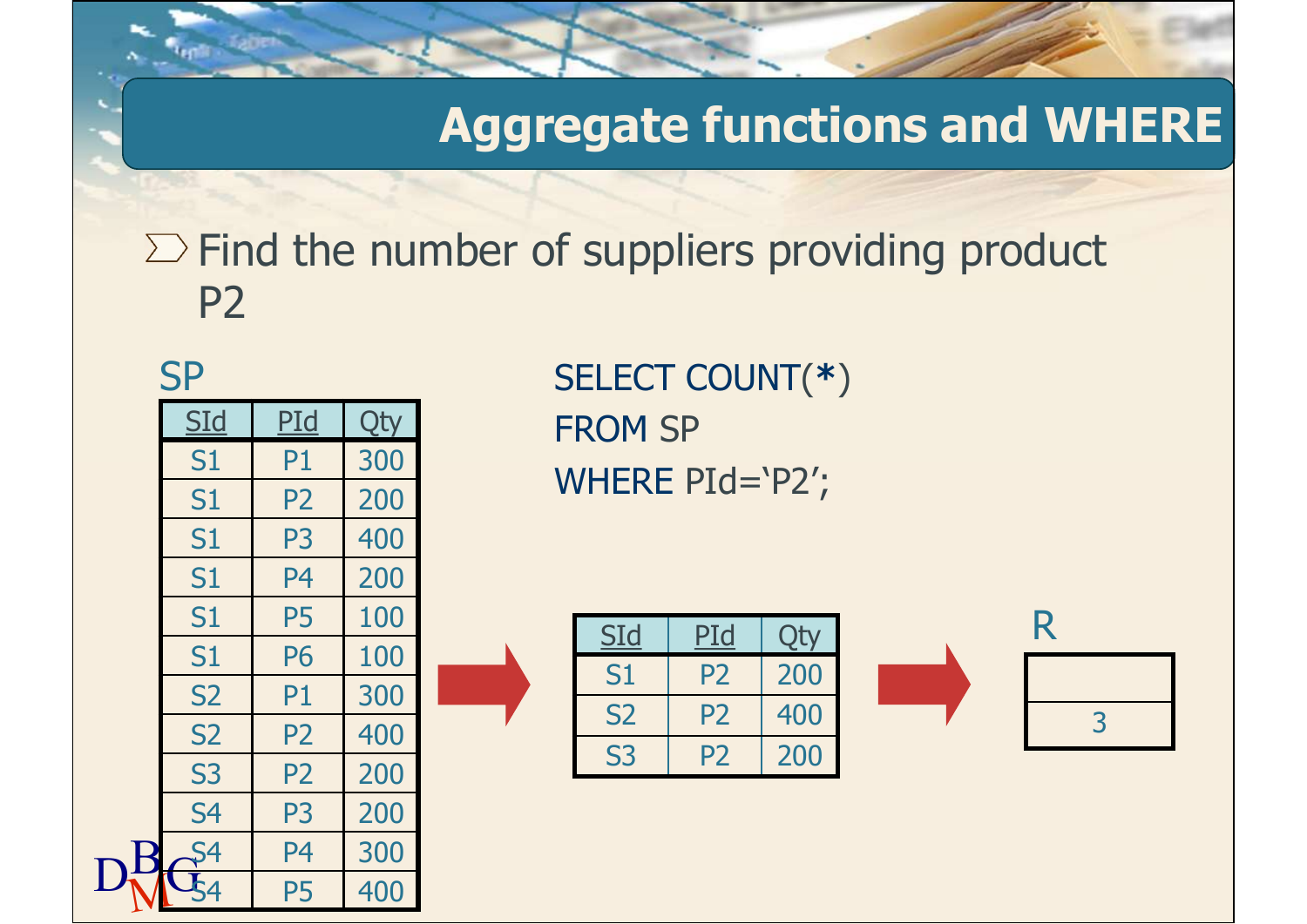#### Aggregate functions and WHERE

 $\sum$  Aggregate functions are only evaluated once all predicates in the WHERE clause have been applied

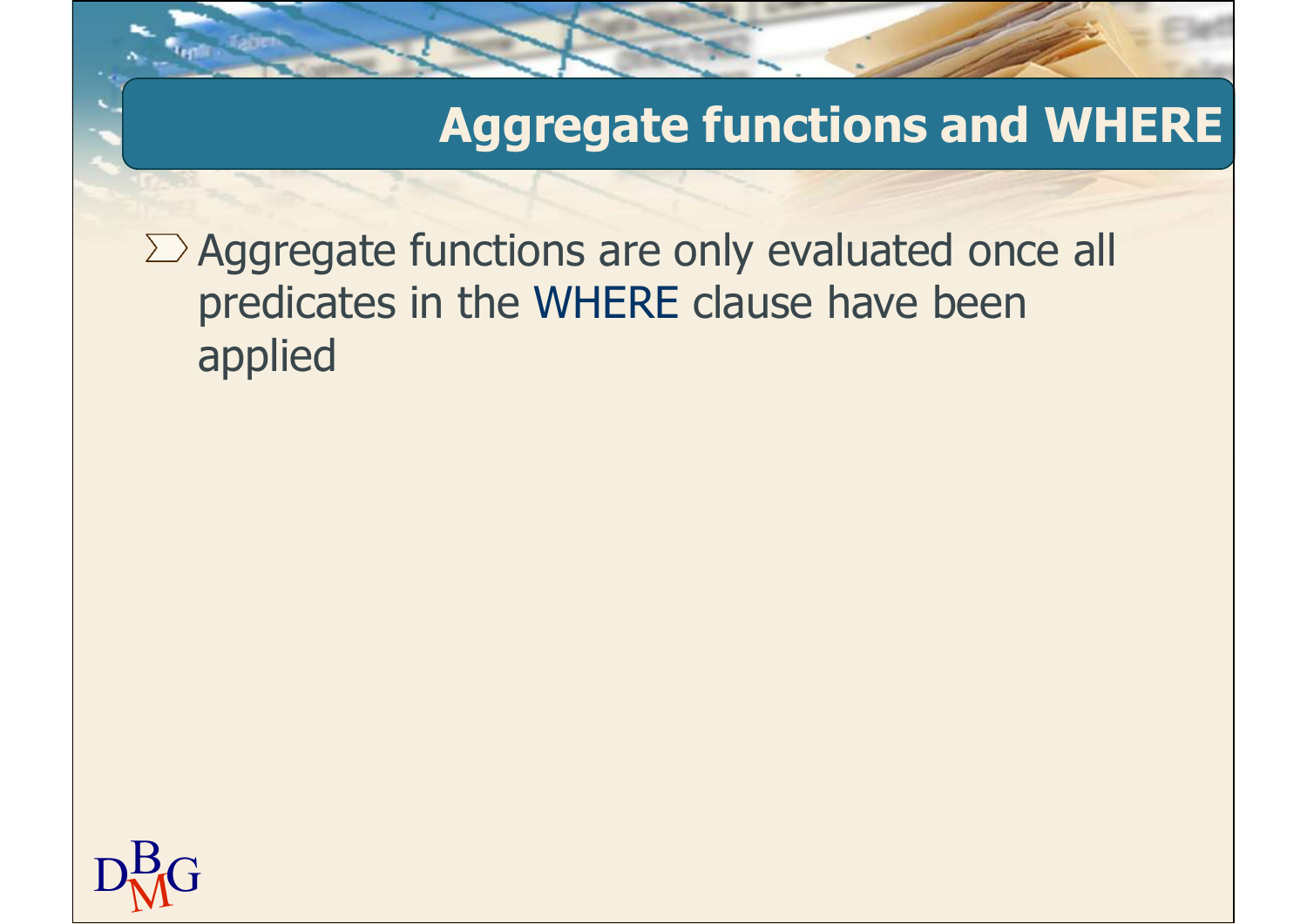#### The SUM, MAX, MIN, AVG functions

#### $\Sigma$  SUM, MAX, MIN and AVG

- $\bullet$  they allow an attribute or an expression as argument
- $\Sigma$  SUM and AVG
	- they only allow numeric type or time interval attributes
- $\sum$  MAX and MIN
	- $\bullet$  they require an expression that can be ordered
		- $\bullet$  may also be applied to character strings and time instants

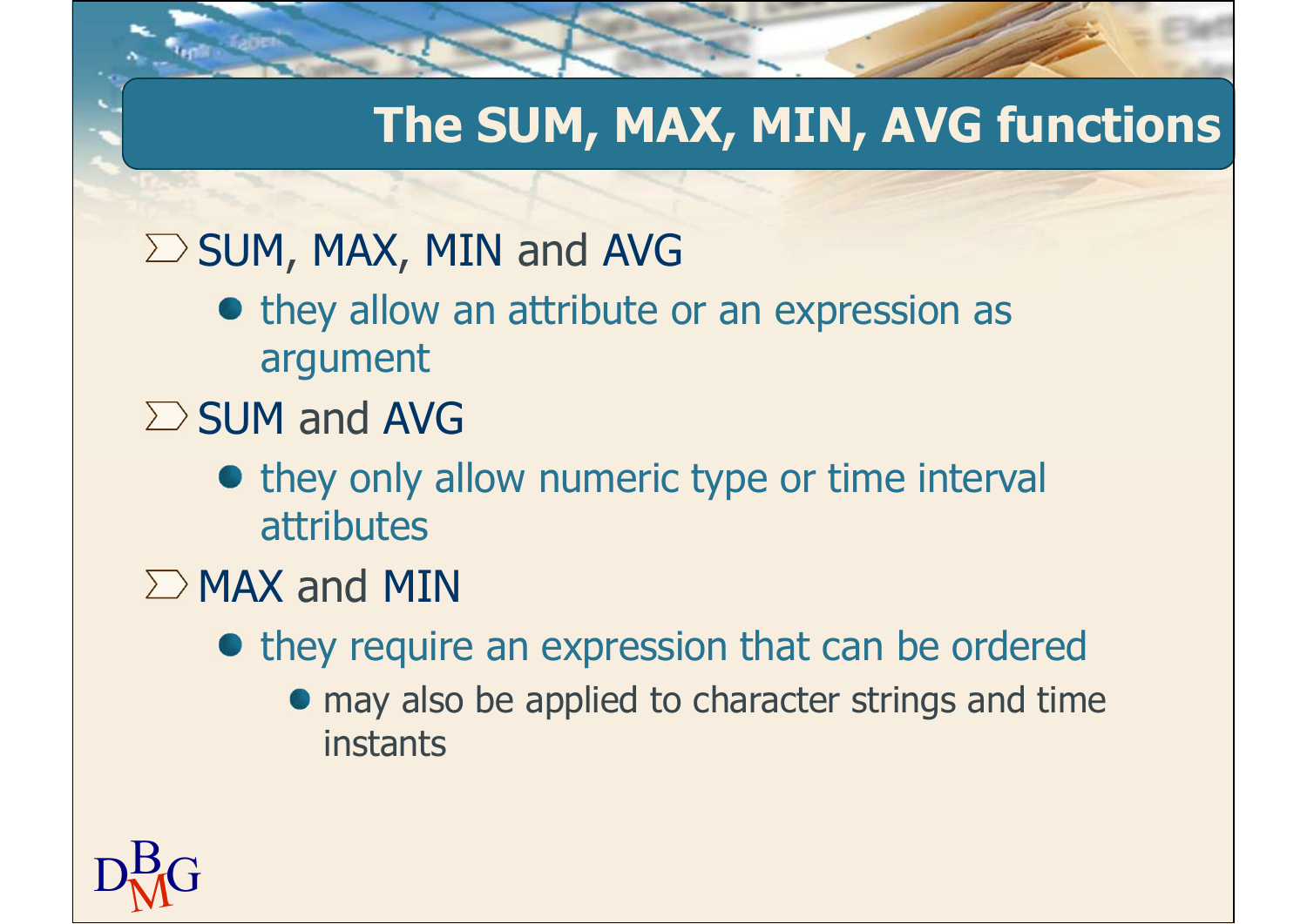#### The SUM function

# $\Sigma$  Find the overall quantity of supplied pieces for product P2 The<br>
Find the overall quantity of supplie<br>
product P2<br>
S<sub>1 P1 300</sub><br>
SELECT SUM(Qty)<br>
FROM SP<br>
S1 P2 200<br>
WHERE PId=`P2';<br>
S1 P3 400 The<br>
Find the overall quantity of supplie<br>
product P2<br>
SId PId Qty<br>
S1 P1 300<br>
FROM SP<br>
S1 P2 200<br>
WHERE PId=`P2';<br>
S1 P3 400<br>
S1 P4 200 Find the overall quantity of supplie<br>
product P2<br>
SId PId Qty<br>
S1 P1 300<br>
S1 P2 200<br>
S1 P3 400<br>
S1 P4 200<br>
S1 P5 100<br>
S1 P5 100

| $\sum$ Find the overall quantity of supplie<br>product P2 |                           |                |     |                    |                |                |     |  |  |  |  |  |  |
|-----------------------------------------------------------|---------------------------|----------------|-----|--------------------|----------------|----------------|-----|--|--|--|--|--|--|
| <b>SP</b><br><b>SELECT SUM(Qty)</b>                       |                           |                |     |                    |                |                |     |  |  |  |  |  |  |
|                                                           | <u>SId</u>                | PId            | Qty |                    |                |                |     |  |  |  |  |  |  |
|                                                           | S1                        | P1             | 300 |                    | <b>FROM SP</b> |                |     |  |  |  |  |  |  |
|                                                           | S1                        | P <sub>2</sub> | 200 | WHERE $PId = P2$ ; |                |                |     |  |  |  |  |  |  |
|                                                           | <b>S1</b>                 | P <sub>3</sub> | 400 |                    |                |                |     |  |  |  |  |  |  |
|                                                           | S1                        | P <sub>4</sub> | 200 |                    |                |                |     |  |  |  |  |  |  |
|                                                           | S1                        | <b>P5</b>      | 100 |                    |                |                |     |  |  |  |  |  |  |
|                                                           | S1                        | <b>P6</b>      | 100 |                    | SId            | PId            | Qty |  |  |  |  |  |  |
|                                                           | <b>S2</b>                 | P1             | 300 |                    | S1             | <b>P2</b>      | 200 |  |  |  |  |  |  |
|                                                           | <b>S2</b>                 | <b>P2</b>      | 400 |                    | <b>S2</b>      | P <sub>2</sub> | 400 |  |  |  |  |  |  |
|                                                           | <b>S3</b>                 | P <sub>2</sub> | 200 |                    | <b>S3</b>      | P <sub>2</sub> | 200 |  |  |  |  |  |  |
|                                                           | S <sub>4</sub>            | P <sub>3</sub> | 200 |                    |                |                |     |  |  |  |  |  |  |
| $\mathbf P$                                               | $\overline{\mathsf{S}}$ 4 | P <sub>4</sub> | 300 |                    |                |                |     |  |  |  |  |  |  |
|                                                           |                           | <b>P5</b>      | 400 |                    |                |                |     |  |  |  |  |  |  |
|                                                           |                           |                |     |                    |                |                |     |  |  |  |  |  |  |
|                                                           | $\mathbf{G}_{4}$          |                |     |                    |                |                |     |  |  |  |  |  |  |

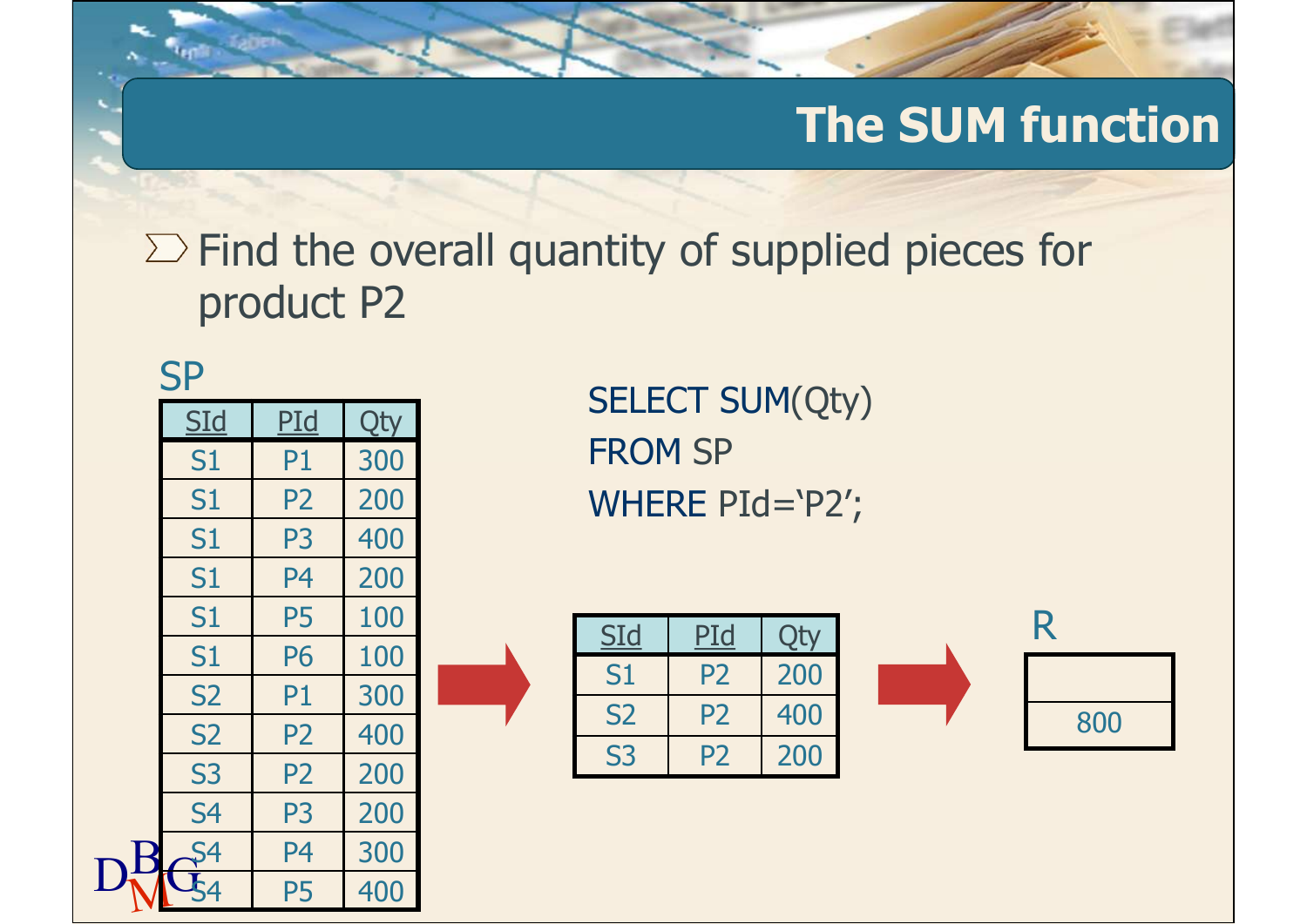

#### The SELECT statement: basics

#### The GROUP BY operator

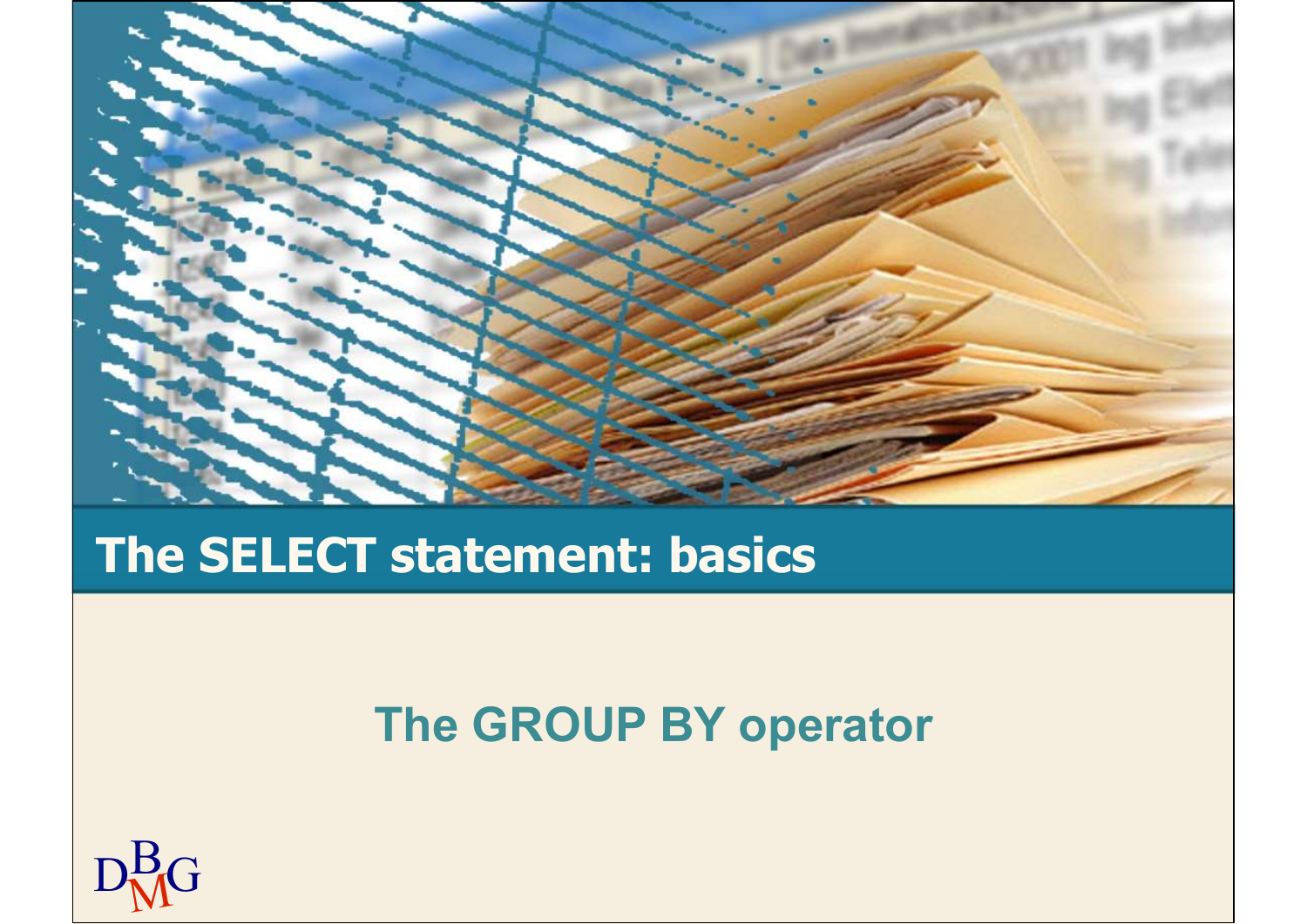#### Grouping

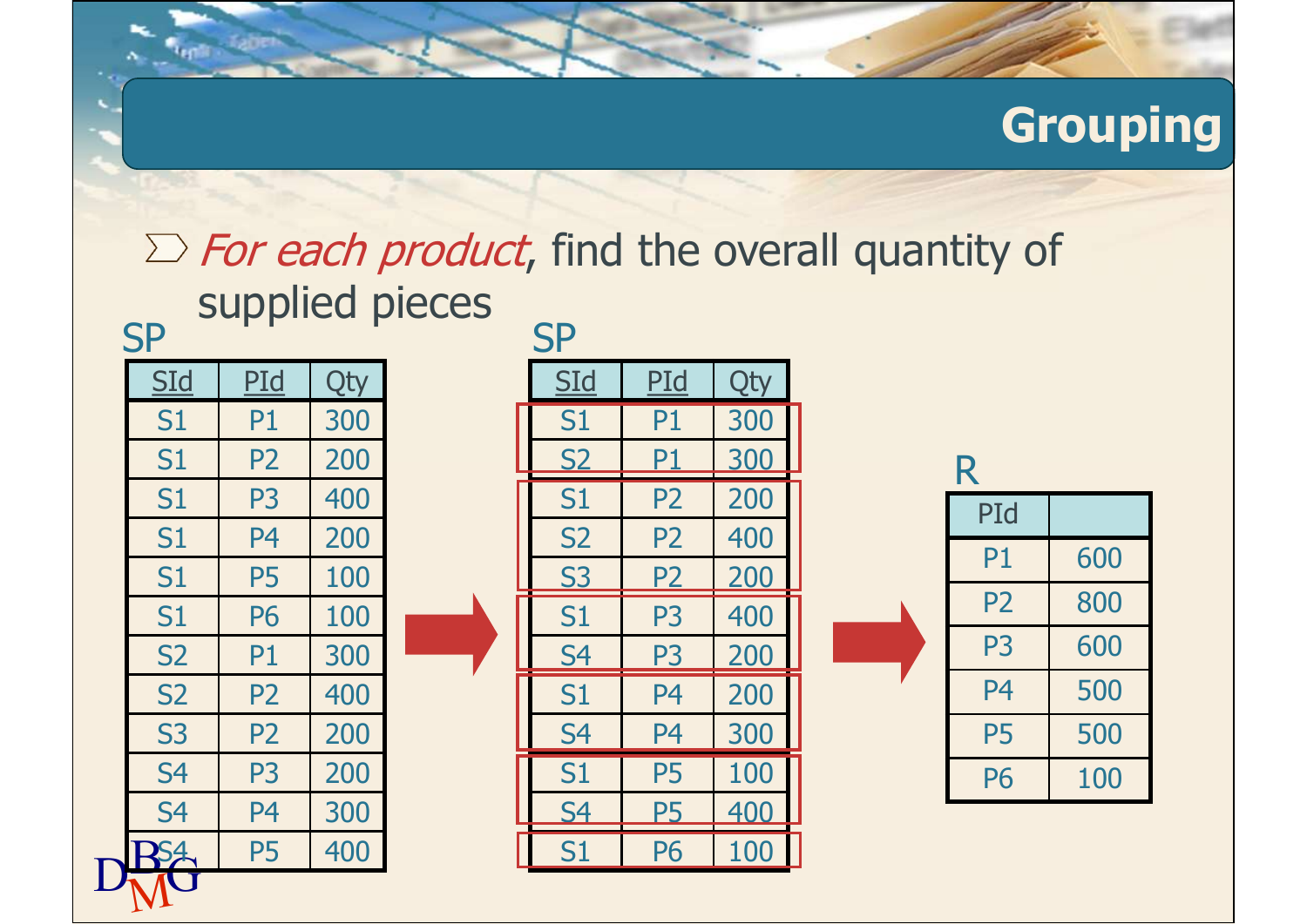#### Grouping

 $\sum$  For each product, find the overall quantity of supplied pieces

> SELECT PId, SUM(Qty) FROM SP GROUP BY PId;

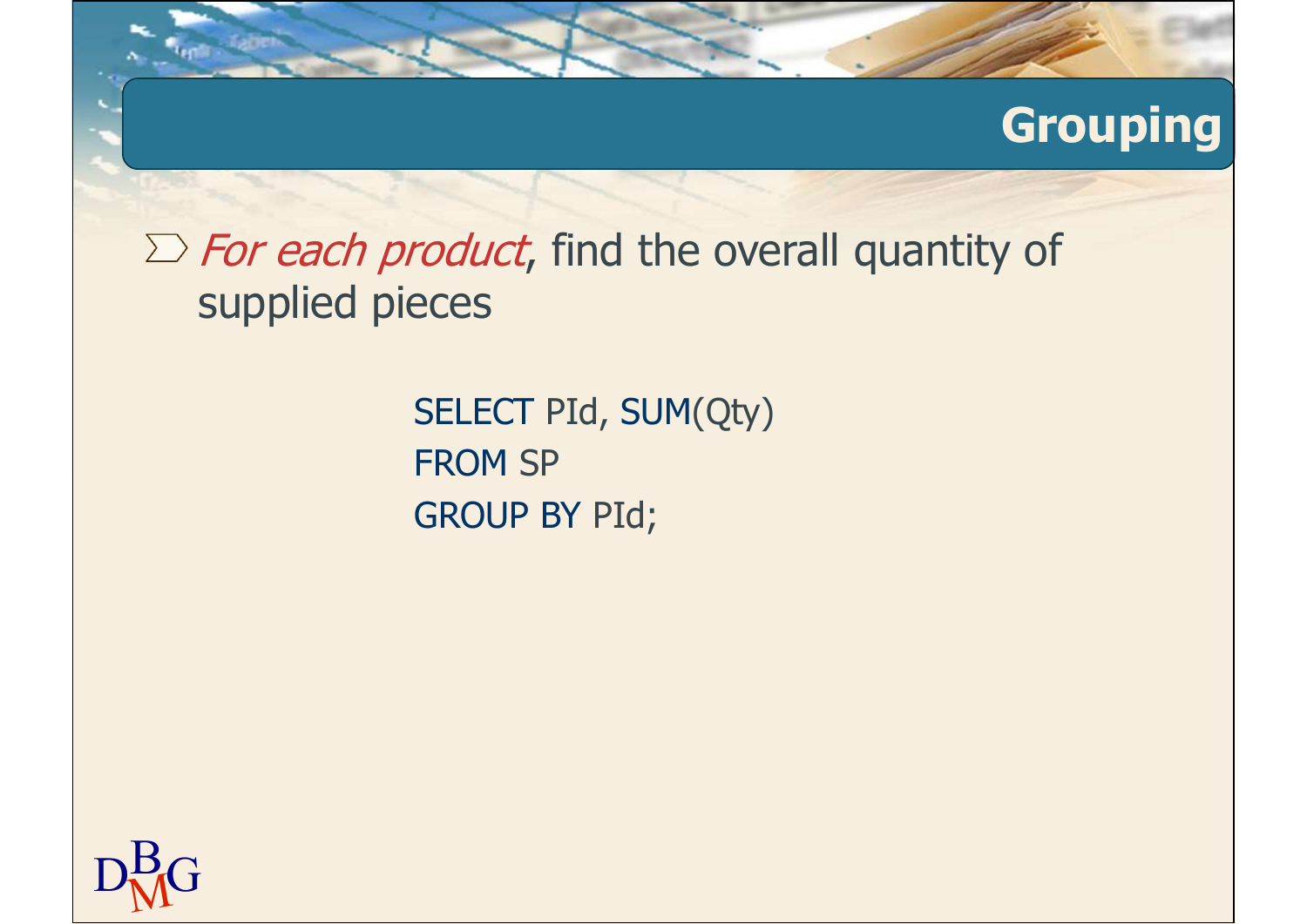#### GROUP BY

#### $\Sigma$  Grouping clause

GROUP BY ListOfGroupingAttributes

• the order of grouping attributes is irrelevant  $\sum$  Only

- attributes specified in the GROUP BY clause
- aggregate functions

are allowed to appear in the SELECT statement

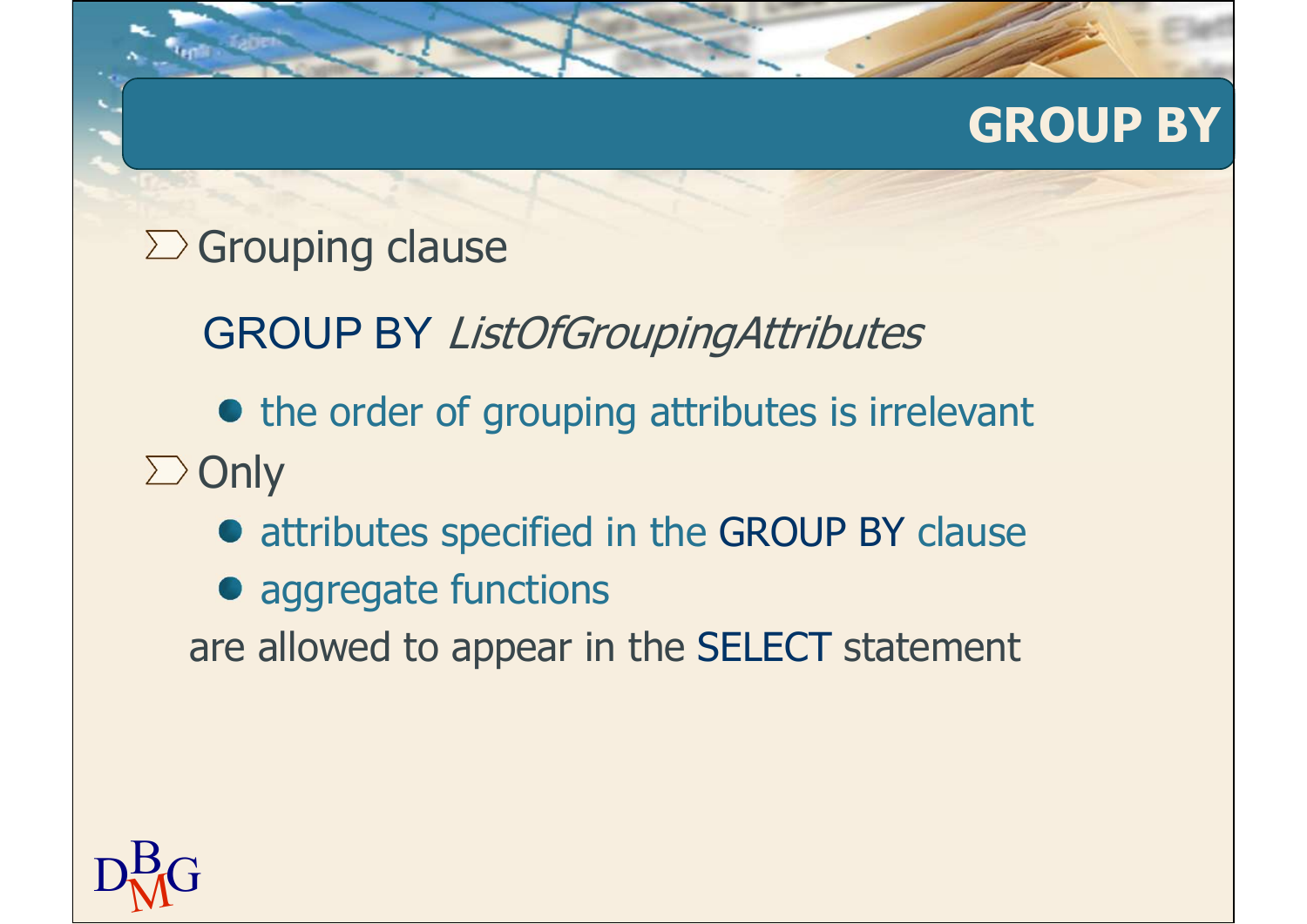# $\Sigma$  For each product, find the overall quantity of pieces supplied by suppliers based in Paris GROUP BY and WH<br>
For each product, find the overall quantity of<br>
pieces supplied by suppliers based in Paris<br>
SP<br>
SId PId Qty<br>
SId SName #Employees City<br>
SId SName #Employees City<br>
S1 P1 300<br>
S1 P2 200<br>
S1 P2 200<br>
S1 P3 40

#### S<sub>core</sub> Second Second Second Second Second Second Second Second Second Second Second Second Second Second Second Second Second Second Second Second Second Second Second Second Second Second Second Second Second Second Seco

| For each product, find the overall quantity of<br>pieces supplied by suppliers based in Paris |                                                                    |            |               |  |                |                |     |  |  |  |  |  |  |
|-----------------------------------------------------------------------------------------------|--------------------------------------------------------------------|------------|---------------|--|----------------|----------------|-----|--|--|--|--|--|--|
| <b>SP</b>                                                                                     |                                                                    |            |               |  |                |                |     |  |  |  |  |  |  |
|                                                                                               | SId<br>PId<br>Qty                                                  |            |               |  |                |                |     |  |  |  |  |  |  |
| S                                                                                             |                                                                    |            |               |  | S <sub>1</sub> | P <sub>1</sub> | 300 |  |  |  |  |  |  |
|                                                                                               |                                                                    |            |               |  | S <sub>1</sub> | P <sub>2</sub> | 200 |  |  |  |  |  |  |
| SLd                                                                                           | <b>SName</b>                                                       | #Employees | <b>City</b>   |  | S <sub>1</sub> | P <sub>3</sub> | 400 |  |  |  |  |  |  |
| <b>S1</b>                                                                                     | <b>Smith</b>                                                       | 20         | London        |  | S <sub>1</sub> | <b>P4</b>      | 200 |  |  |  |  |  |  |
| <b>S2</b>                                                                                     | Jones                                                              | 10         | <b>Paris</b>  |  | S <sub>1</sub> | <b>P5</b>      | 100 |  |  |  |  |  |  |
| <b>S3</b>                                                                                     | <b>Blake</b>                                                       | 30         | <b>Paris</b>  |  | S <sub>1</sub> | <b>P6</b>      | 100 |  |  |  |  |  |  |
| <b>S4</b>                                                                                     | <b>Clark</b><br>20<br>London<br>300<br><b>S2</b><br>P <sub>1</sub> |            |               |  |                |                |     |  |  |  |  |  |  |
| <b>S5</b>                                                                                     | <b>Adams</b>                                                       | 30         | <b>Athens</b> |  | <b>S2</b>      | P <sub>2</sub> | 400 |  |  |  |  |  |  |

|                                                |              |                                             |               |  |                |                |     | <b>GROUP BY and WHERE</b> |  |  |
|------------------------------------------------|--------------|---------------------------------------------|---------------|--|----------------|----------------|-----|---------------------------|--|--|
|                                                |              |                                             |               |  |                |                |     |                           |  |  |
| For each product, find the overall quantity of |              |                                             |               |  |                |                |     |                           |  |  |
|                                                |              | pieces supplied by suppliers based in Paris |               |  |                |                |     |                           |  |  |
|                                                |              |                                             |               |  | <b>SP</b>      |                |     |                           |  |  |
|                                                |              |                                             |               |  | <u>SId</u>     | PId            | Qty |                           |  |  |
|                                                |              |                                             |               |  | S1             | <b>P1</b>      | 300 |                           |  |  |
|                                                |              |                                             |               |  | <b>S1</b>      | P <sub>2</sub> | 200 |                           |  |  |
| SLd                                            | <b>SName</b> | #Employees                                  | City          |  | S1             | P <sub>3</sub> | 400 |                           |  |  |
| S <sub>1</sub>                                 | <b>Smith</b> | 20                                          | London        |  | <b>S1</b>      | P <sub>4</sub> | 200 |                           |  |  |
| S <sub>2</sub>                                 | <b>Jones</b> | 10                                          | <b>Paris</b>  |  | <b>S1</b>      | <b>P5</b>      | 100 |                           |  |  |
| S <sub>3</sub>                                 | <b>Blake</b> | 30                                          | <b>Paris</b>  |  | <b>S1</b>      | <b>P6</b>      | 100 |                           |  |  |
| S4                                             | <b>Clark</b> | 20                                          | London        |  | <b>S2</b>      | <b>P1</b>      | 300 |                           |  |  |
| S <sub>5</sub>                                 | <b>Adams</b> | 30                                          | <b>Athens</b> |  | <b>S2</b>      | P <sub>2</sub> | 400 |                           |  |  |
|                                                |              |                                             |               |  | S <sub>3</sub> | P <sub>2</sub> | 200 |                           |  |  |
|                                                |              |                                             |               |  | S4             | P <sub>3</sub> | 200 |                           |  |  |
|                                                |              |                                             |               |  | S4             | P <sub>4</sub> | 300 |                           |  |  |
|                                                |              |                                             |               |  | S <sub>4</sub> | <b>P5</b>      | 400 |                           |  |  |
|                                                |              |                                             |               |  |                |                |     |                           |  |  |

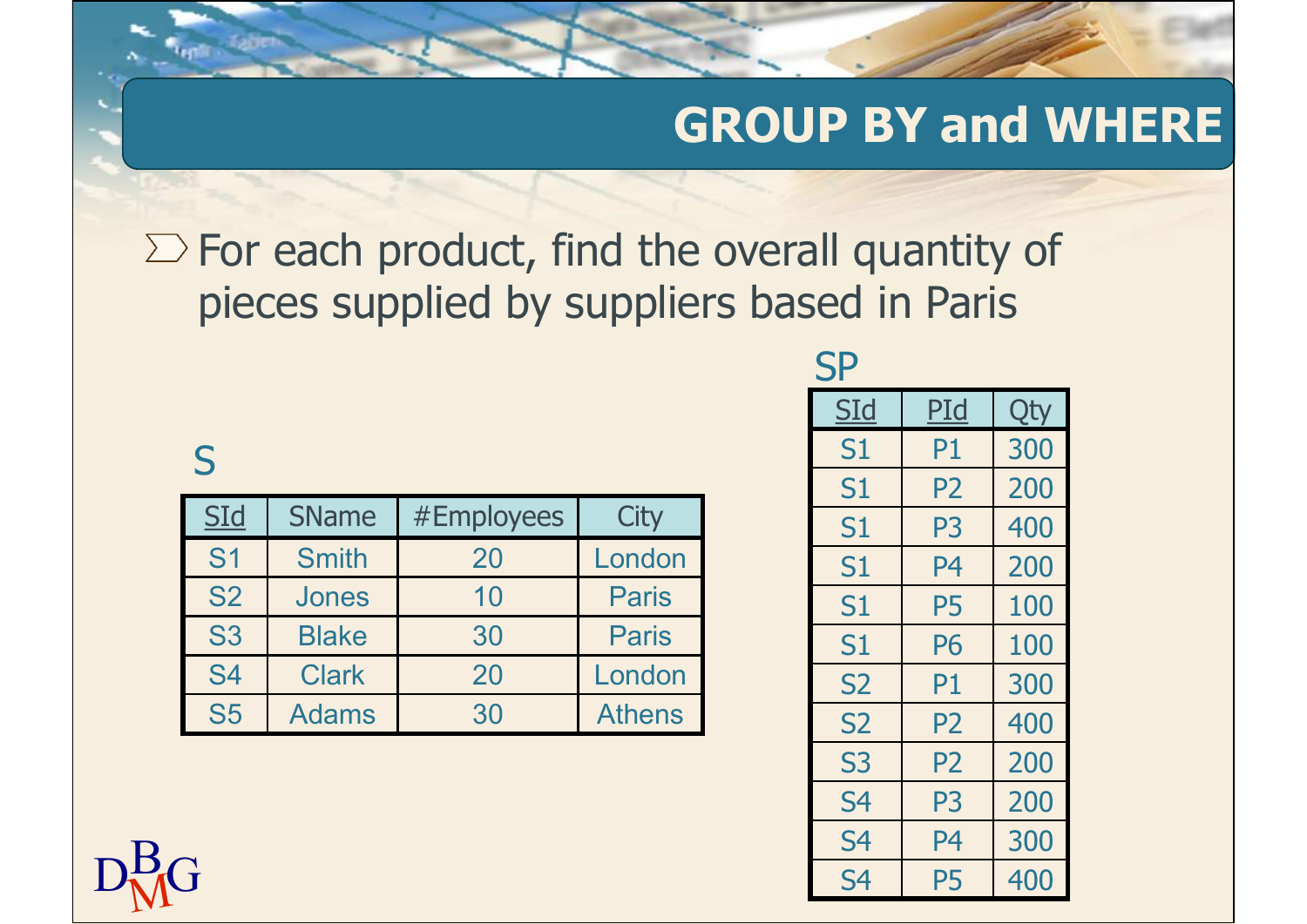$\Sigma$  For each product, find the overall quantity of pieces supplied by suppliers based in Paris

> SELECT ... FROM SP, S WHERE SP.SId=S.SId AND City='Paris'

...

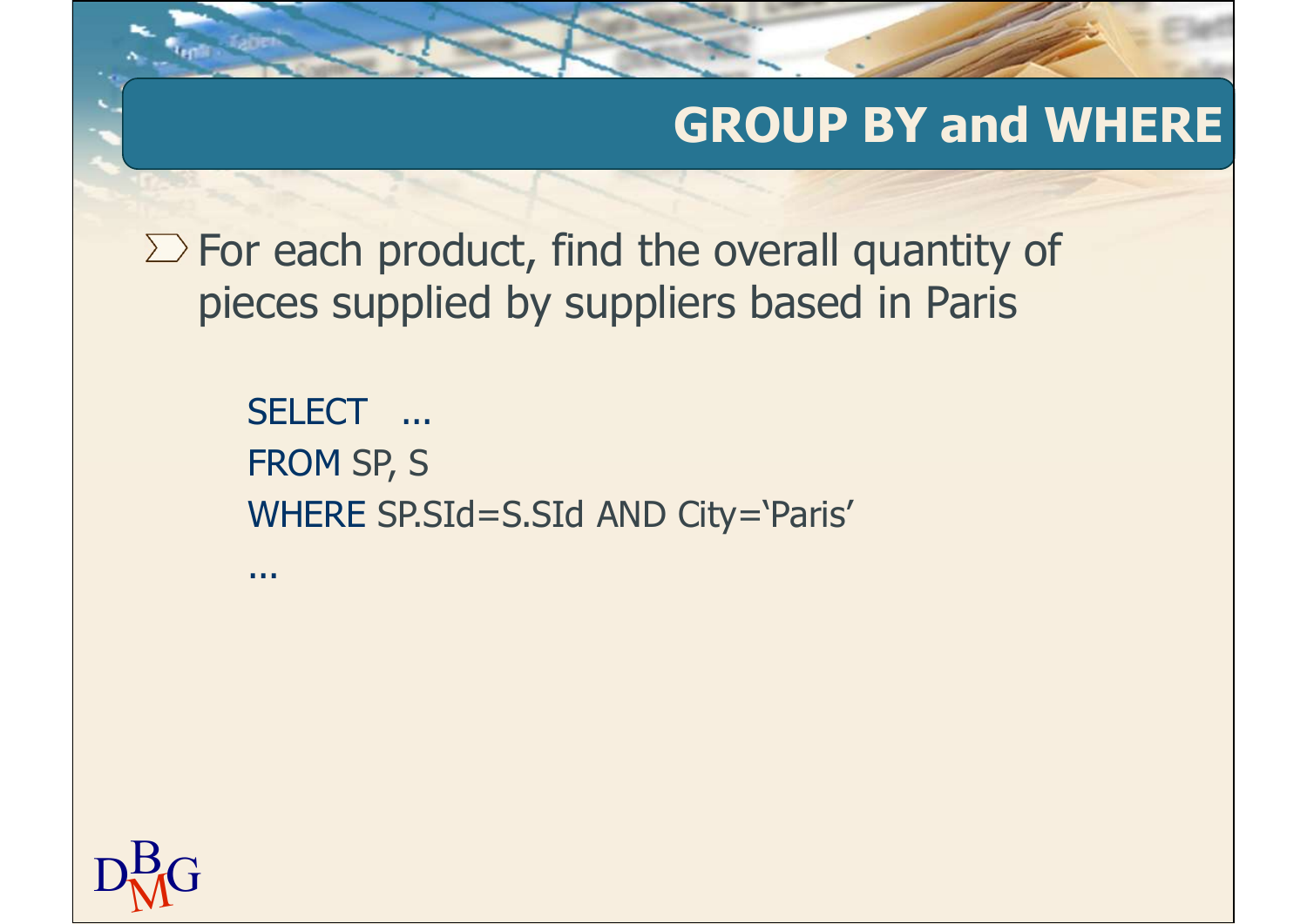|                        |              |         |              |                        |                                                       | <b>GROUP BY and WHERE</b> |
|------------------------|--------------|---------|--------------|------------------------|-------------------------------------------------------|---------------------------|
|                        |              |         |              |                        |                                                       |                           |
|                        |              |         |              |                        | $\sum$ For each product, find the overall quantity of |                           |
|                        |              |         |              |                        | pieces supplied by suppliers based in Paris           |                           |
| S.SId                  | S.SName      | S.#Empl | S.City       | <b>SP.SId</b>          | <b>SP.PId</b>                                         | <b>SP.Qty</b>             |
| S <sub>1</sub>         | <b>Smith</b> | 20      | London       | S <sub>1</sub>         | <b>P1</b>                                             | 300                       |
| S <sub>1</sub>         | <b>Smith</b> | 20      | London       | S <sub>1</sub>         | <b>P2</b>                                             | 200                       |
| S <sub>1</sub>         | <b>Smith</b> | 20      | London       | S <sub>1</sub>         | P <sub>3</sub>                                        | 400                       |
| S <sub>1</sub>         | <b>Smith</b> | 20      | London       | S <sub>1</sub>         | P <sub>4</sub>                                        | 200                       |
| S <sub>1</sub>         | <b>Smith</b> | 20      | London       | S <sub>1</sub>         | <b>P5</b>                                             | 100                       |
| S <sub>1</sub>         | <b>Smith</b> | 20      | London       | S <sub>1</sub>         | <b>P6</b>                                             | <b>100</b>                |
| $\overline{\text{S2}}$ | Jones        | 10      | Paris        | $\overline{\text{S2}}$ | <b>P1</b>                                             | 300                       |
| <b>S2</b>              | <b>Jones</b> | 10      | <b>Paris</b> | <b>S2</b>              | P <sub>2</sub>                                        | 400                       |
| <b>S3</b>              | <b>Blake</b> | 30      | <b>Paris</b> | <b>S3</b>              | P <sub>2</sub>                                        | 200                       |
| S <sub>4</sub>         | <b>Clark</b> | 20      | London       | S <sub>4</sub>         | P <sub>3</sub>                                        | 200                       |
| S <sub>4</sub>         | <b>Clark</b> | 20      | London       | S <sub>4</sub>         | P <sub>4</sub>                                        | 300                       |
| S <sub>4</sub>         | <b>Clark</b> | 20      | London       | <b>S4</b>              | P <sub>5</sub>                                        | 400                       |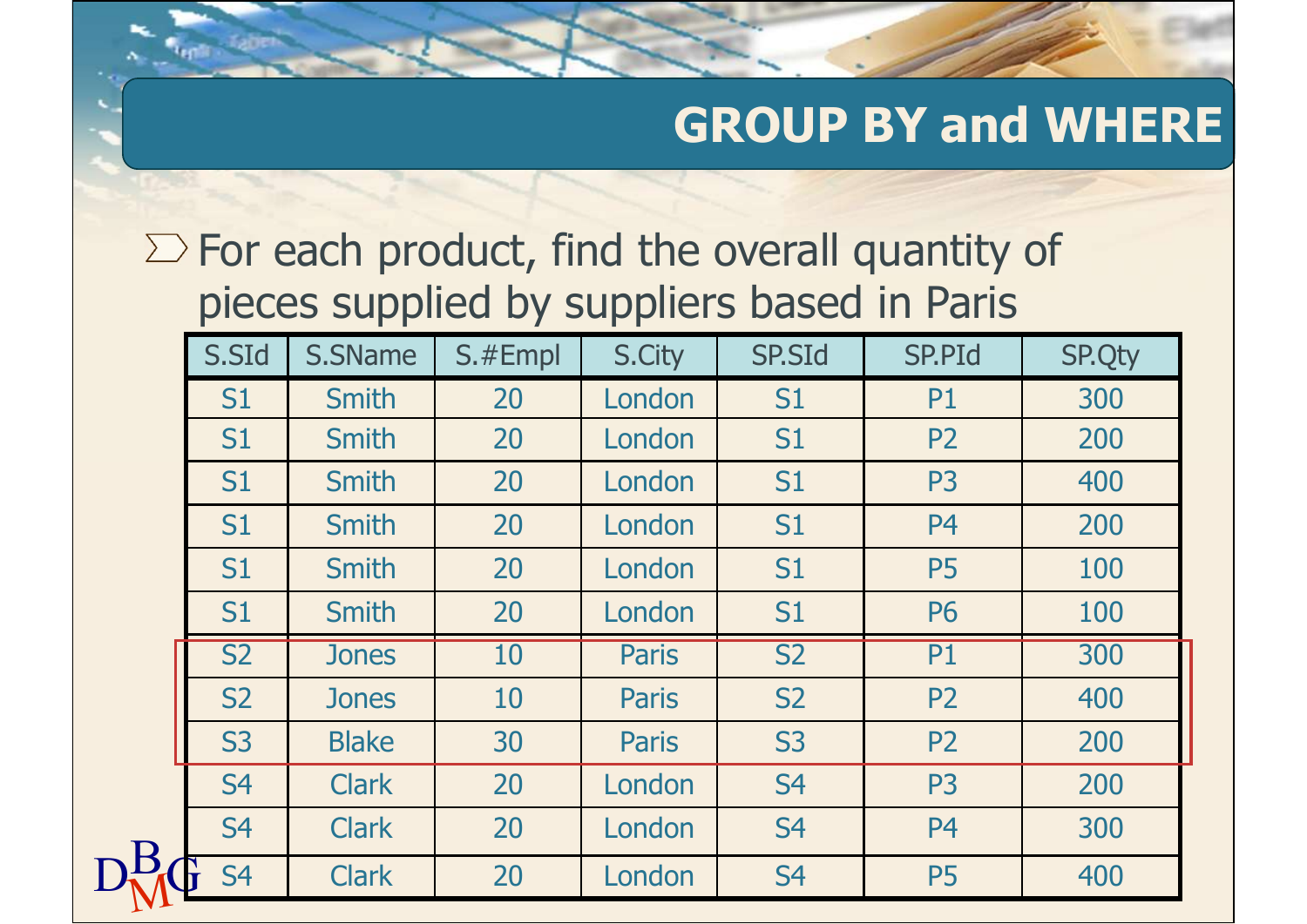$\Sigma$  For each product, find the overall quantity of pieces supplied by suppliers based in Paris

SELECT PId, SUM(Qty) FROM SP, S WHERE SP.SId=S.SId AND City='Paris' GROUP BY PId;

 $\sum$  Products that are not supplied by any supplier are not included in the result

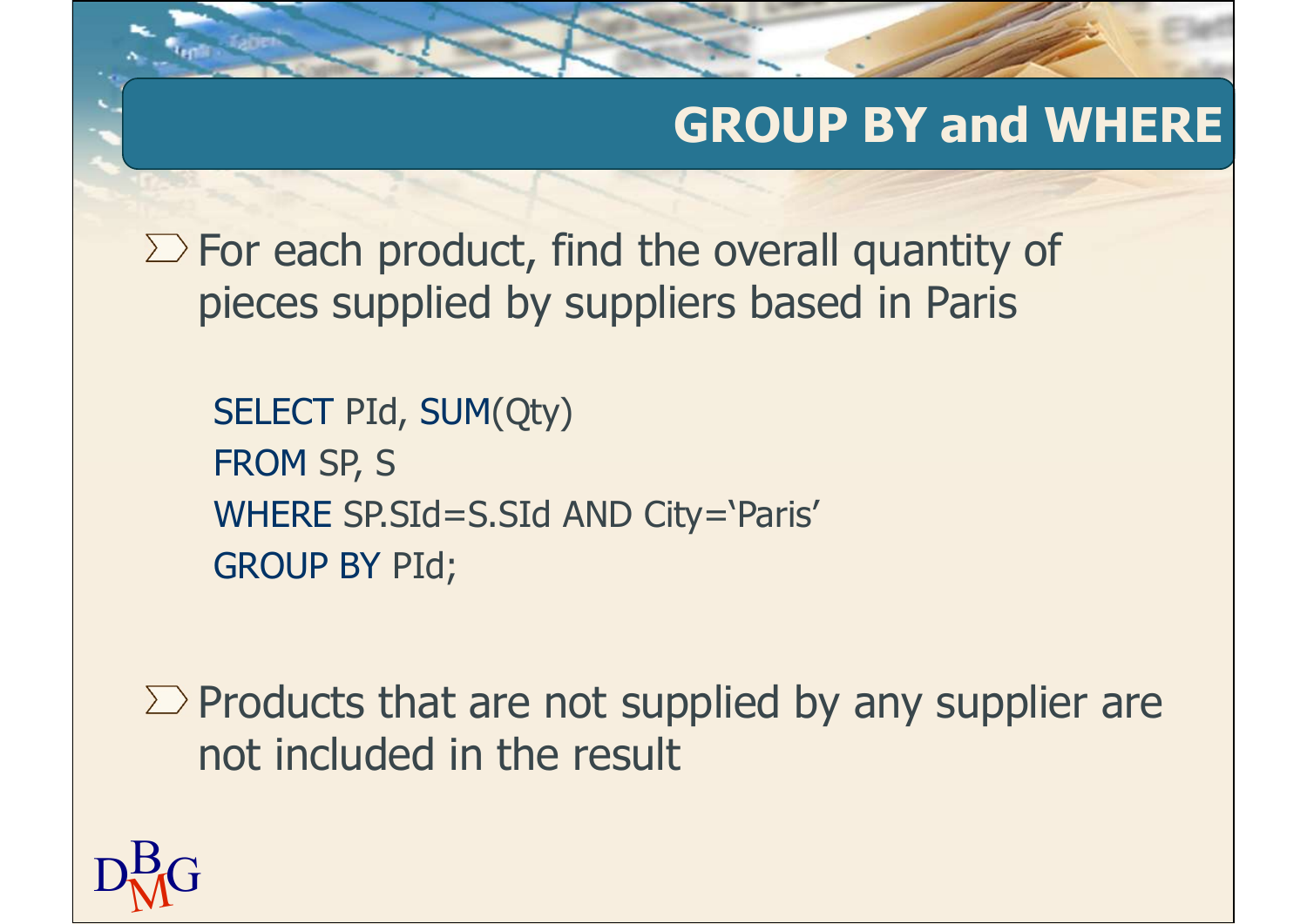$\Sigma$  For each product, find the overall quantity of pieces supplied by suppliers based in Paris

|                        | <b>GROUP BY and WHERE</b>                  |                                         |  |               |     |  |  |  |  |  |  |
|------------------------|--------------------------------------------|-----------------------------------------|--|---------------|-----|--|--|--|--|--|--|
|                        | each product, find the overall quantity of |                                         |  |               |     |  |  |  |  |  |  |
|                        |                                            | es supplied by suppliers based in Paris |  |               |     |  |  |  |  |  |  |
|                        |                                            |                                         |  |               |     |  |  |  |  |  |  |
|                        |                                            |                                         |  | R             |     |  |  |  |  |  |  |
|                        |                                            |                                         |  |               |     |  |  |  |  |  |  |
| SP.PId                 | <b>SP.Qty</b>                              |                                         |  | <b>SP.PId</b> |     |  |  |  |  |  |  |
| <b>P1</b><br><b>P2</b> | 300<br>400                                 |                                         |  | <b>P1</b>     | 300 |  |  |  |  |  |  |

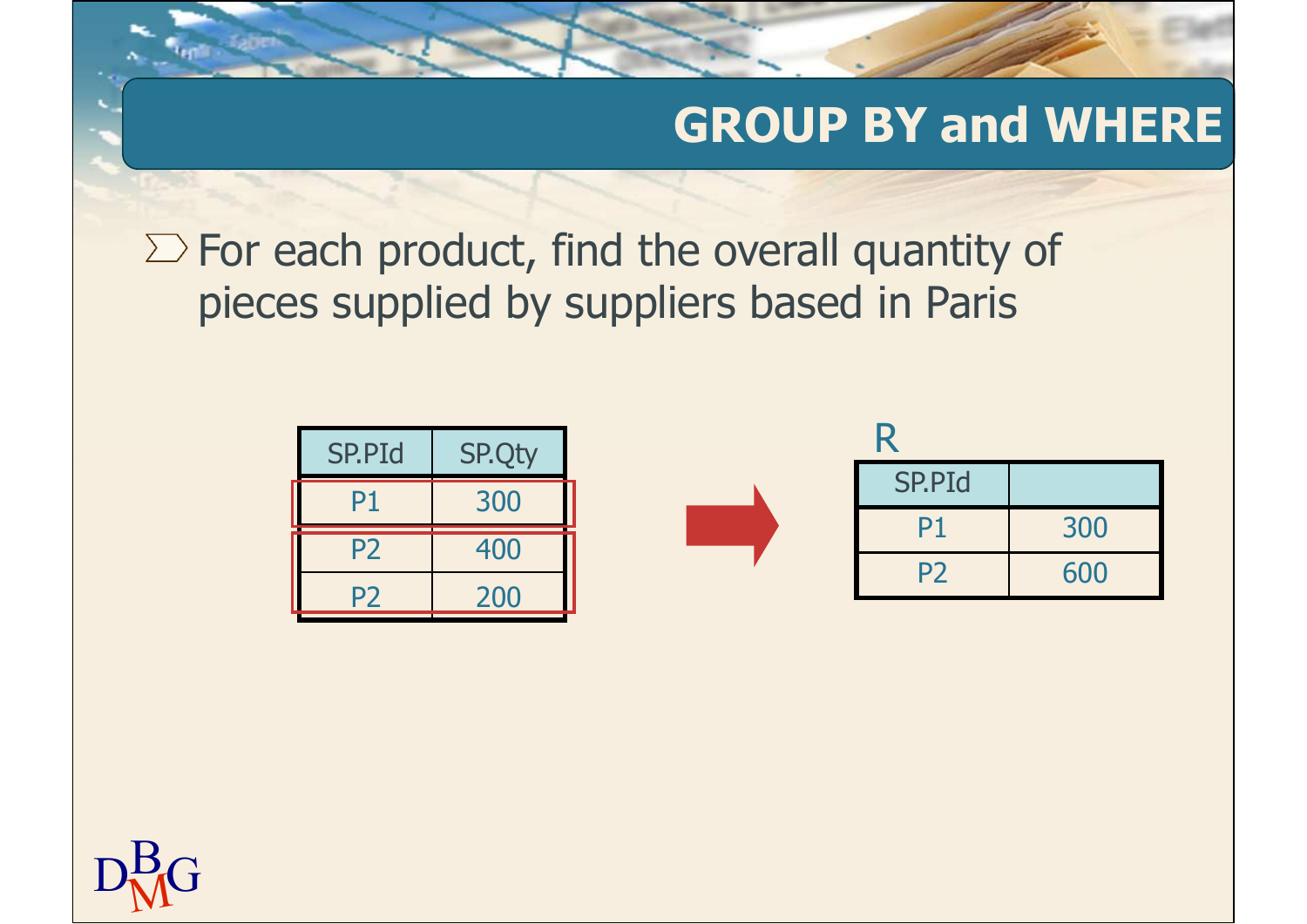#### GROUP BY and SELECT

 $\sum$  For each product, find the code, the name and the overall supplied quantity

> SELECT P.PId, PName, SUM(Qty) FROM P, SP WHERE P.PId=SP.PId GROUP BY P.PId, PName

#### $\Sigma$  Syntactic device

attributes that are unambiguously determined by other attributes already present in the GROUP BY clause may be added without altering the result

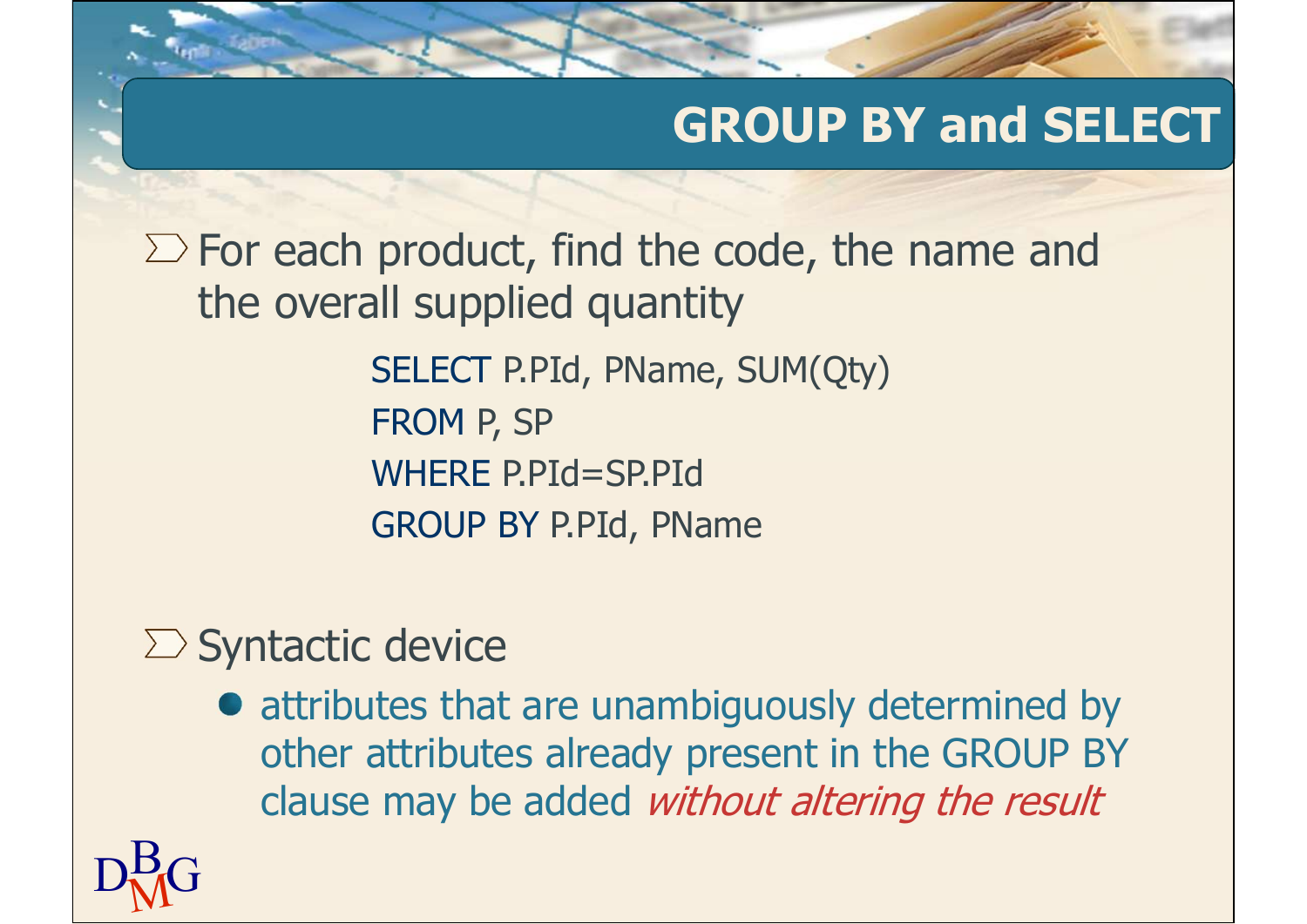#### Structure of the SELECT statement

SELECT [DISTINCT] ListOfAttributesToDisplay FROM ListOfTablesToUse [WHERE TupleConditions ] [GROUP BY ListOfGroupingAttributes ] [ORDER BY ListOfOrderingAttributes ];

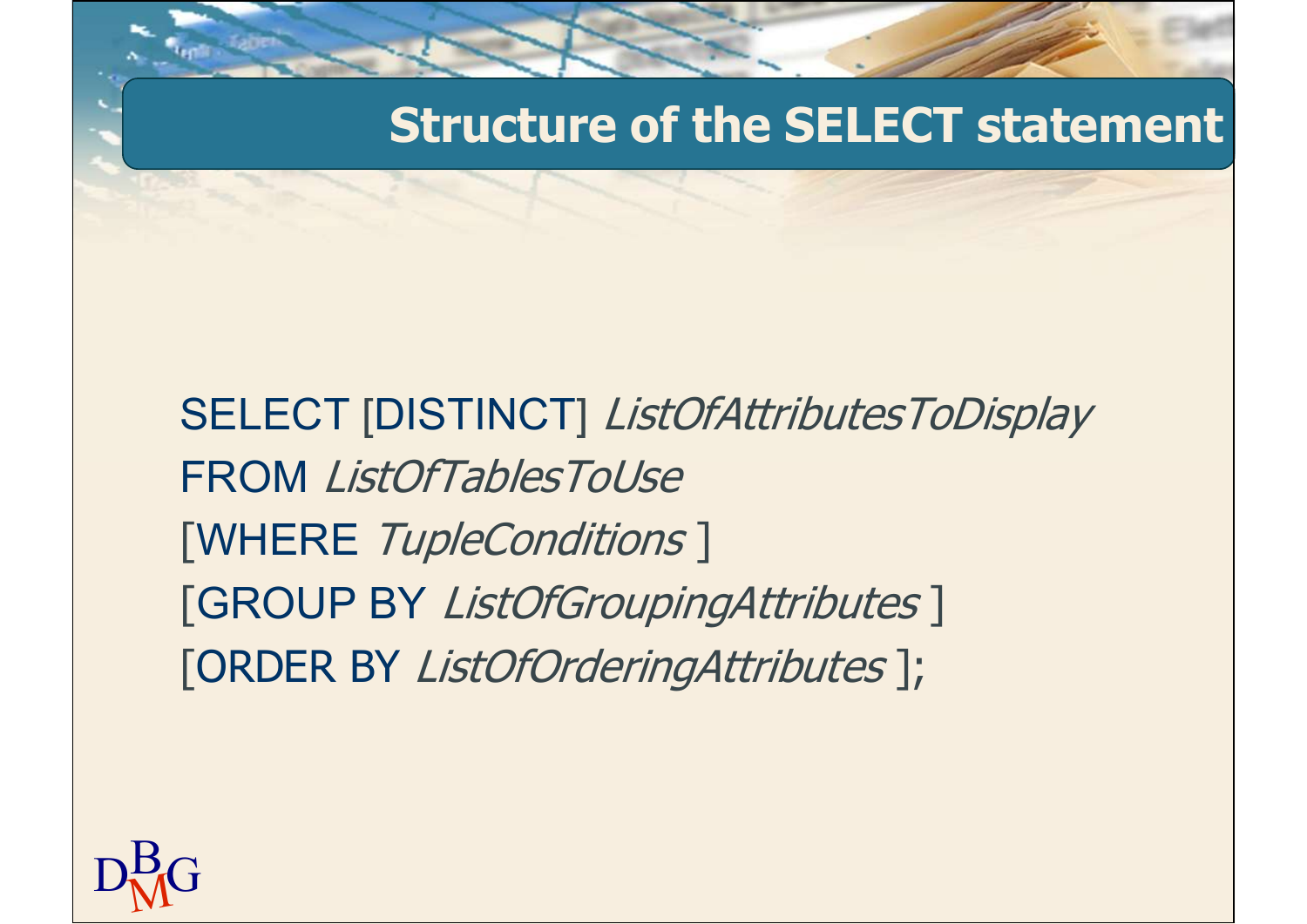#### Group selection condition

 $\Sigma$  Find the overall quantity of supplied pieces for the products for which at least 600 pieces are supplied *overall* 

• the condition is defined on *aggregate values* 

 $\Sigma$  The WHERE clause may not be used for this purpose

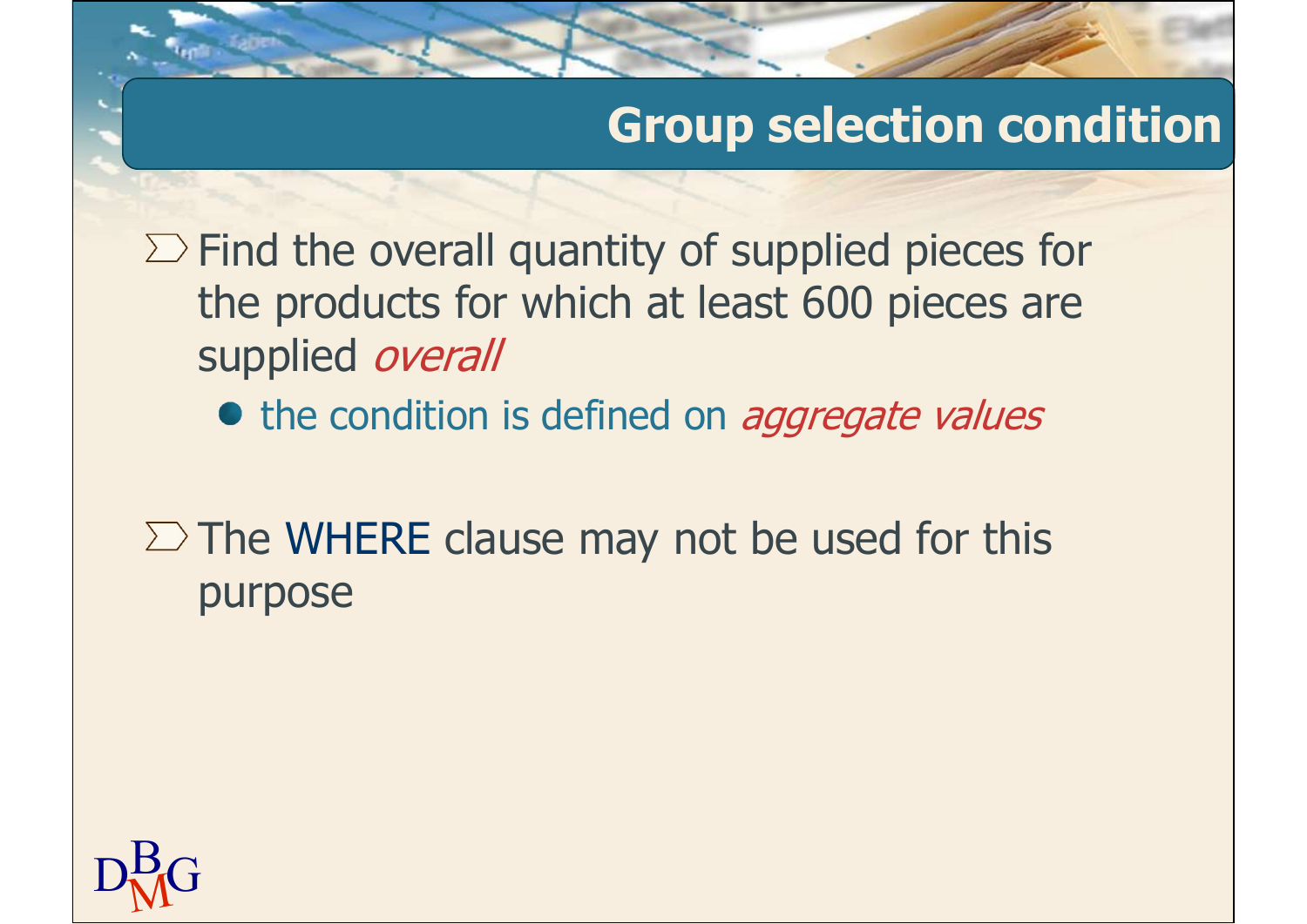#### Group selection condition (no.1)

**SP SP SP SP**  $\Sigma$  Find the overall quantity of supplied pieces for the products for which at least 600 pieces are supplied overall Sp supplied over Group selection contract the overall quantity of supplied<br>the products for which at least 600<br>supplied *overall*<br>S1 P1 300<br>S1 P1 300<br>S1 P2 200<br>S1 P3 400<br>S1 P2 200<br>S1 P3 400<br>S1 P2 200 Group selection contraring the products for which at least 600<br>
supplied *overall*<br>
Sid Pid Qty<br>
Sid Pid Qty<br>
S1 P1 300<br>
S1 P2 200<br>
S1 P3 400<br>
S1 P4 200<br>
S1 P2 200<br>
S1 P2 200<br>
S1 P2 200<br>
S1 P2 200<br>
S1 P2 200<br>
S1 P2 200<br>
S1 Find the overall quantity of supplied<br>the products for which at least 600<br>supplied *overall*<br>S1 P1 300<br>S1 P2 200<br>S1 P2 200<br>S1 P3 400<br>S1 P3 400<br>S1 P4 200<br>S1 P4 200<br>S1 P5 100<br>S3 P2 200<br>S3 P2 200 Find the overall quantity of supplied<br>
the products for which at least 600<br>
supplied *overall*<br>
S1 P1 300<br>
S1 P1 300<br>
S1 P2 200<br>
S1 P3 400<br>
S1 P4 200<br>
S1 P4 200<br>
S1 P5 100<br>
S1 P5 100<br>
S1 P5 100<br>
S1 P3 400<br>
S1 P5 100<br>
S1 P3 Find the overall quantity of supplied<br>
the products for which at least 600<br>
supplied *overall*<br>
S1 P1 300<br>
S1 P2 200<br>
S1 P3 400<br>
S1 P4 200<br>
S1 P5 100<br>
S1 P5 100<br>
S1 P5 100<br>
S1 P5 100<br>
S2 P2 400<br>
S1 P5 100<br>
S2 P2 400<br>
S1 P5 **selection condition (no.1)**<br>tity of supplied pieces for<br>th at least 600 pieces are<br>P<br>S1 P1 300<br>S1 P1 300<br>S2 P1 300<br>S1 P2 200 **selection condition (no.1)**<br>tity of supplied pieces for<br>th at least 600 pieces are<br>P<br><u>SIdel PIdel Qty</u><br>S1 P1 300<br>S2 P1 300<br>S2 P1 300<br>S2 P1 300<br>S2 P2 400 tity of supplied pieces for<br>th at least 600 pieces are<br>P<br> $\frac{51d}{51}$  P1 300<br> $\frac{52}{52}$  P1 300<br> $\frac{52}{53}$  P2 200<br> $\frac{72}{53}$  P2 200 tity of supplied pieces for<br>
th at least 600 pieces are<br>
P<br>
S1 P1 300<br>
S2 P1 300<br>
S2 P2 400<br>
S2 P2 400<br>
S3 P2 200<br>
S1 P3 400<br>
P1 600<br>
S1 P3 400

| $SId$          | <u>PId</u>     | Qty | $\underline{\text{SId}}$ |
|----------------|----------------|-----|--------------------------|
| S1             | <b>P1</b>      | 300 | S1                       |
| S1             | P <sub>2</sub> | 200 | <u>S2</u>                |
| S1             | P <sub>3</sub> | 400 | S1                       |
| S1             | P <sub>4</sub> | 200 | <b>S2</b>                |
| S1             | <b>P5</b>      | 100 | 53                       |
| S1             | <b>P6</b>      | 100 | S1                       |
| <b>S2</b>      | <b>P1</b>      | 300 | <u>S4</u>                |
| <b>S2</b>      | P <sub>2</sub> | 400 | S1                       |
| S <sub>3</sub> | P <sub>2</sub> | 200 | S <sub>4</sub>           |
| S <sub>4</sub> | P <sub>3</sub> | 200 | S1                       |
| S <sub>4</sub> | P <sub>4</sub> | 300 | S4                       |
| S <sub>4</sub> | <b>P5</b>      | 400 | S1                       |

| Find the overall quantity of supplied pieces for<br>the products for which at least 600 pieces are<br>supplied overall<br><b>SP</b> |                |     |  |                |                |     |  |  |                |     |  |  |  |
|-------------------------------------------------------------------------------------------------------------------------------------|----------------|-----|--|----------------|----------------|-----|--|--|----------------|-----|--|--|--|
| <u>SId</u>                                                                                                                          | <u>PId</u>     | Qty |  | <u>SId</u>     | PId            | Qty |  |  |                |     |  |  |  |
| S1                                                                                                                                  | P1             | 300 |  | S <sub>1</sub> | P <sub>1</sub> | 300 |  |  |                |     |  |  |  |
| S1                                                                                                                                  | P <sub>2</sub> | 200 |  | <b>S2</b>      | P <sub>1</sub> | 300 |  |  |                |     |  |  |  |
| S1                                                                                                                                  | P <sub>3</sub> | 400 |  | <b>S1</b>      | <b>P2</b>      | 200 |  |  |                |     |  |  |  |
| $\overline{\mathsf{S1}}$                                                                                                            | P <sub>4</sub> | 200 |  | <b>S2</b>      | P <sub>2</sub> | 400 |  |  | PId            |     |  |  |  |
| $\overline{\mathsf{S1}}$                                                                                                            | <b>P5</b>      | 100 |  | S3             | P <sub>2</sub> | 200 |  |  |                |     |  |  |  |
| S1                                                                                                                                  | <b>P6</b>      | 100 |  | S1             | P <sub>3</sub> | 400 |  |  | <b>P1</b>      | 600 |  |  |  |
| S <sub>2</sub>                                                                                                                      | P <sub>1</sub> | 300 |  | S <sub>4</sub> | P <sub>3</sub> | 200 |  |  | P <sub>2</sub> | 800 |  |  |  |
| $\overline{\text{S2}}$                                                                                                              | P <sub>2</sub> | 400 |  | S <sub>1</sub> | P <sub>4</sub> | 200 |  |  | P <sub>3</sub> | 600 |  |  |  |
| $\overline{\text{S3}}$                                                                                                              | P <sub>2</sub> | 200 |  | <b>S4</b>      | P <sub>4</sub> | 300 |  |  |                |     |  |  |  |
| $\overline{\mathsf{S}4}$                                                                                                            | P <sub>3</sub> | 200 |  | S <sub>1</sub> | <b>P5</b>      | 100 |  |  |                |     |  |  |  |
| S4                                                                                                                                  | P <sub>4</sub> | 300 |  | S <sub>4</sub> | <b>P5</b>      | 400 |  |  |                |     |  |  |  |
| S4                                                                                                                                  | <b>P5</b>      | 400 |  |                | <u>P6</u>      | 100 |  |  |                |     |  |  |  |
|                                                                                                                                     |                |     |  |                |                |     |  |  |                |     |  |  |  |
|                                                                                                                                     |                |     |  |                |                |     |  |  |                |     |  |  |  |

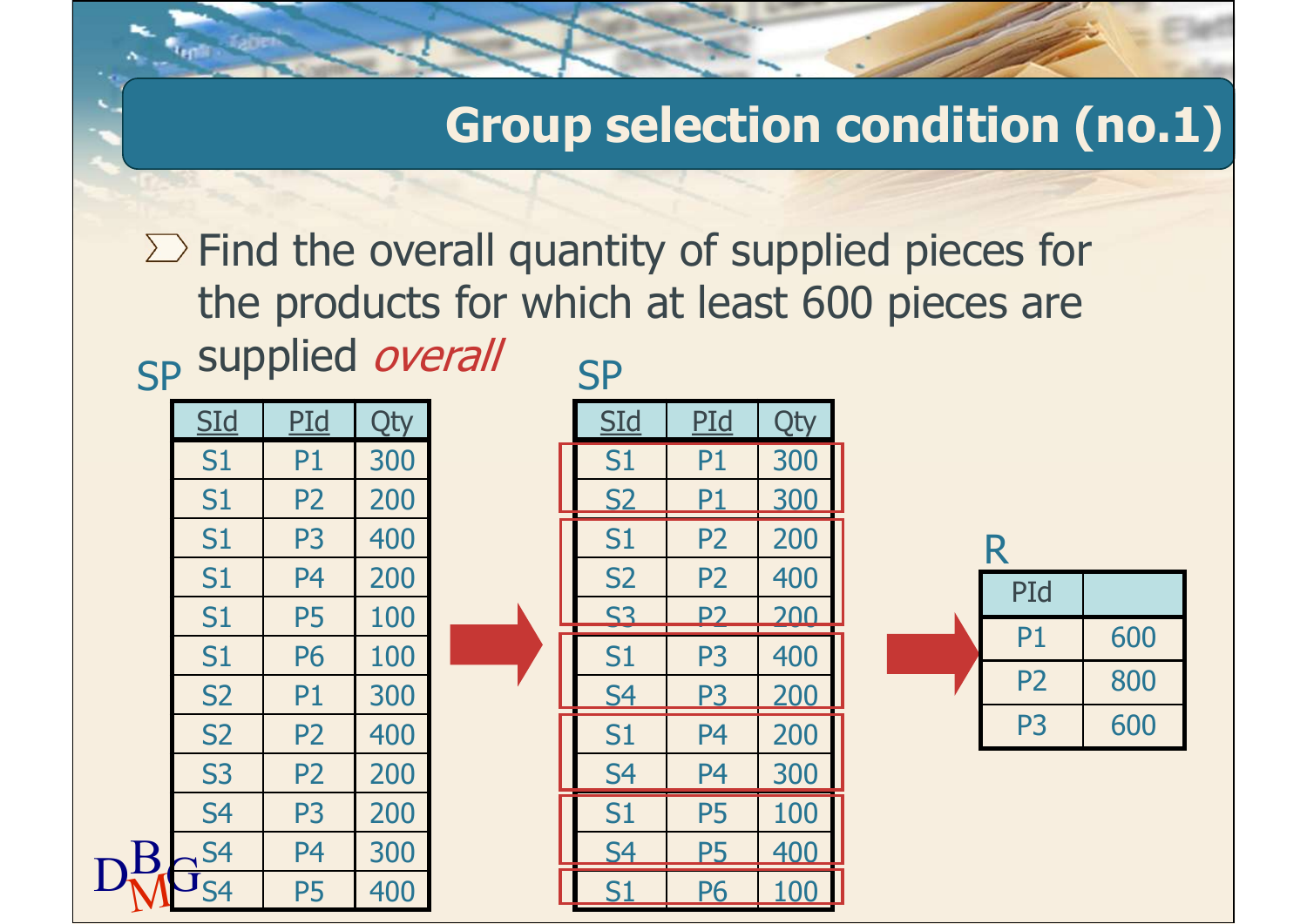#### Group selection condition (no.1)

 $\Sigma$  Find the overall quantity of supplied pieces for the products for which at least 600 pieces are supplied *overall* 

> SELECT PId, SUM(Qty) FROM SP GROUP BY PId HAVING SUM(Qty)>=600;

 $\Sigma$  The HAVING clause allows the specification of conditions on the aggregate functions

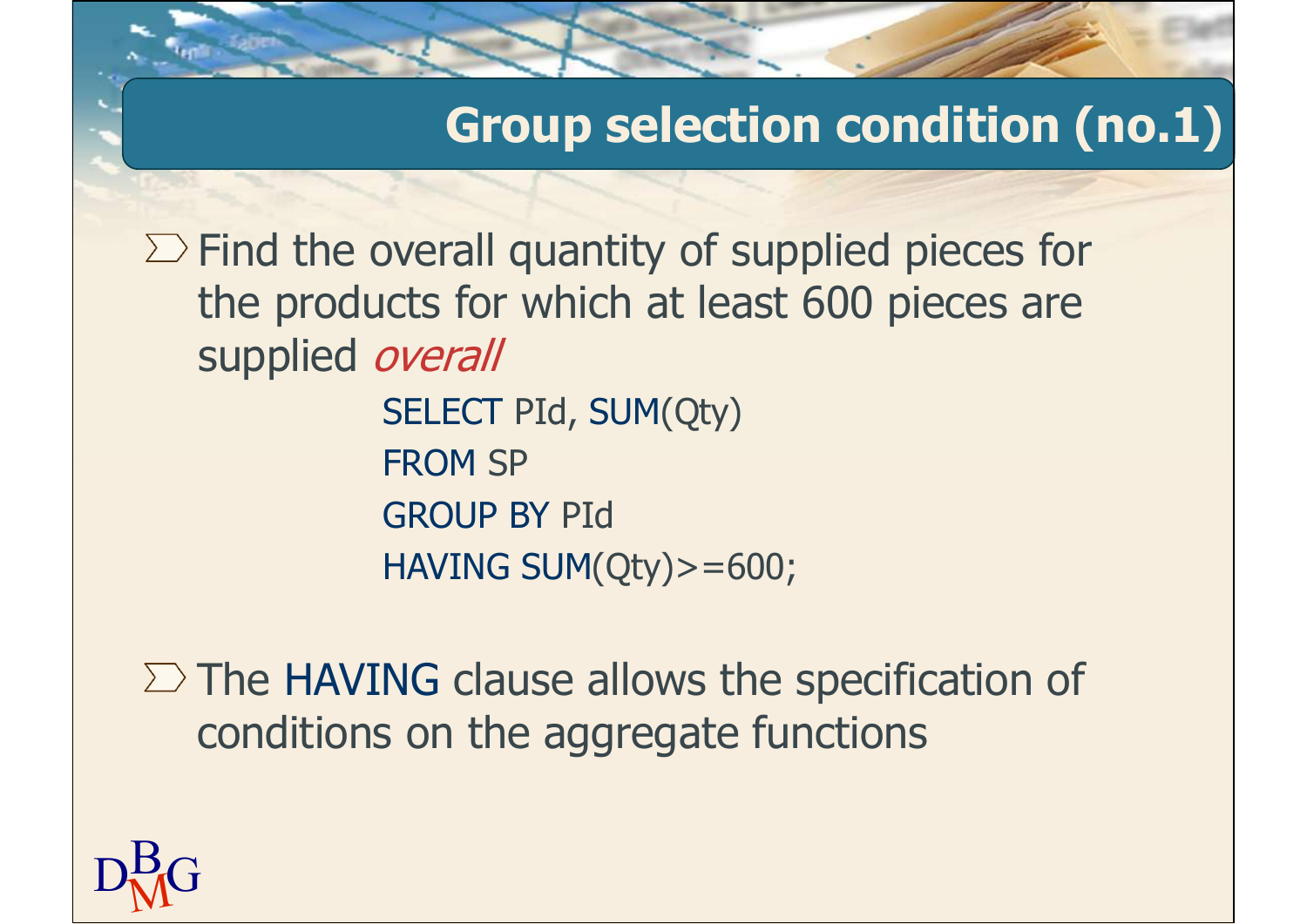#### Group selection condition (no.2)

# $\sum$  Find the codes of the red products supplied by more than one supplier Group selection condition (no.2)<br>
Find the codes of the red products supplied by<br>
more than one supplier<br>
PID PName Color Size Store<br>
PID Jumper Red 40 London<br>
P2 Jeans Green 48 Paris<br>
Paris 1 P4 200

#### P<sub>art</sub> and the part of the set of the set of the set of the set of the set of the set of the set of the set of the set of the set of the set of the set of the set of the set of the set of the set of the set of the set of t

|                                                                                                        |               |             |             | Group selection condition (no.2) |  |                |                |     |  |  |  |
|--------------------------------------------------------------------------------------------------------|---------------|-------------|-------------|----------------------------------|--|----------------|----------------|-----|--|--|--|
| $\triangleright$ Find the codes of the red products supplied by<br>more than one supplier<br><b>SP</b> |               |             |             |                                  |  |                |                |     |  |  |  |
| P                                                                                                      |               |             |             |                                  |  | <b>SId</b>     | PId            | Qty |  |  |  |
| PId                                                                                                    | PName         | Color       | <b>Size</b> | <b>Store</b>                     |  | <b>S1</b>      | P <sub>1</sub> | 300 |  |  |  |
|                                                                                                        |               |             |             |                                  |  | S1             | P <sub>2</sub> | 200 |  |  |  |
| P <sub>1</sub>                                                                                         | Jumper        | <b>Red</b>  | 40          | London                           |  | S1             | P <sub>3</sub> | 400 |  |  |  |
| <b>P2</b>                                                                                              | <b>Jeans</b>  | Green       | 48          | <b>Paris</b>                     |  | S <sub>1</sub> | P <sub>4</sub> | 200 |  |  |  |
| P <sub>3</sub>                                                                                         | <b>Blouse</b> | <b>Blue</b> | 48          | Rome                             |  | <b>S1</b>      | <b>P5</b>      | 100 |  |  |  |
| <b>P4</b>                                                                                              | <b>Blouse</b> | <b>Red</b>  | 44          | London                           |  | S1             | <b>P6</b>      | 100 |  |  |  |
| <b>P5</b>                                                                                              | <b>Skirt</b>  | <b>Blue</b> | 40          | <b>Paris</b>                     |  | <b>S2</b>      | P <sub>1</sub> | 300 |  |  |  |
| <b>P6</b>                                                                                              | <b>Shorts</b> | <b>Red</b>  | 42          | London                           |  | <b>S2</b>      | <b>P2</b>      | 400 |  |  |  |
|                                                                                                        |               |             |             |                                  |  | <b>S3</b>      | P <sub>2</sub> | 200 |  |  |  |
|                                                                                                        |               |             |             |                                  |  | <b>S4</b>      | P <sub>3</sub> | 200 |  |  |  |

|                |                |     | <b>condition (no.2)</b> |
|----------------|----------------|-----|-------------------------|
| is supplied by |                |     |                         |
| <b>SP</b>      |                |     |                         |
| <b>SId</b>     | <b>PId</b>     | Qty |                         |
| S1             | P1             | 300 |                         |
| S1             | P <sub>2</sub> | 200 |                         |
| S1             | P <sub>3</sub> | 400 |                         |
| S1             | P <sub>4</sub> | 200 |                         |
| S1             | <b>P5</b>      | 100 |                         |
| S1             | <b>P6</b>      | 100 |                         |
| <b>S2</b>      | P1             | 300 |                         |
| <b>S2</b>      | P <sub>2</sub> | 400 |                         |
| S <sub>3</sub> | P <sub>2</sub> | 200 |                         |
| S <sub>4</sub> | P <sub>3</sub> | 200 |                         |
| S <sub>4</sub> | P4             | 300 |                         |
| S <sub>4</sub> | <b>P5</b>      | 400 |                         |
|                |                |     |                         |

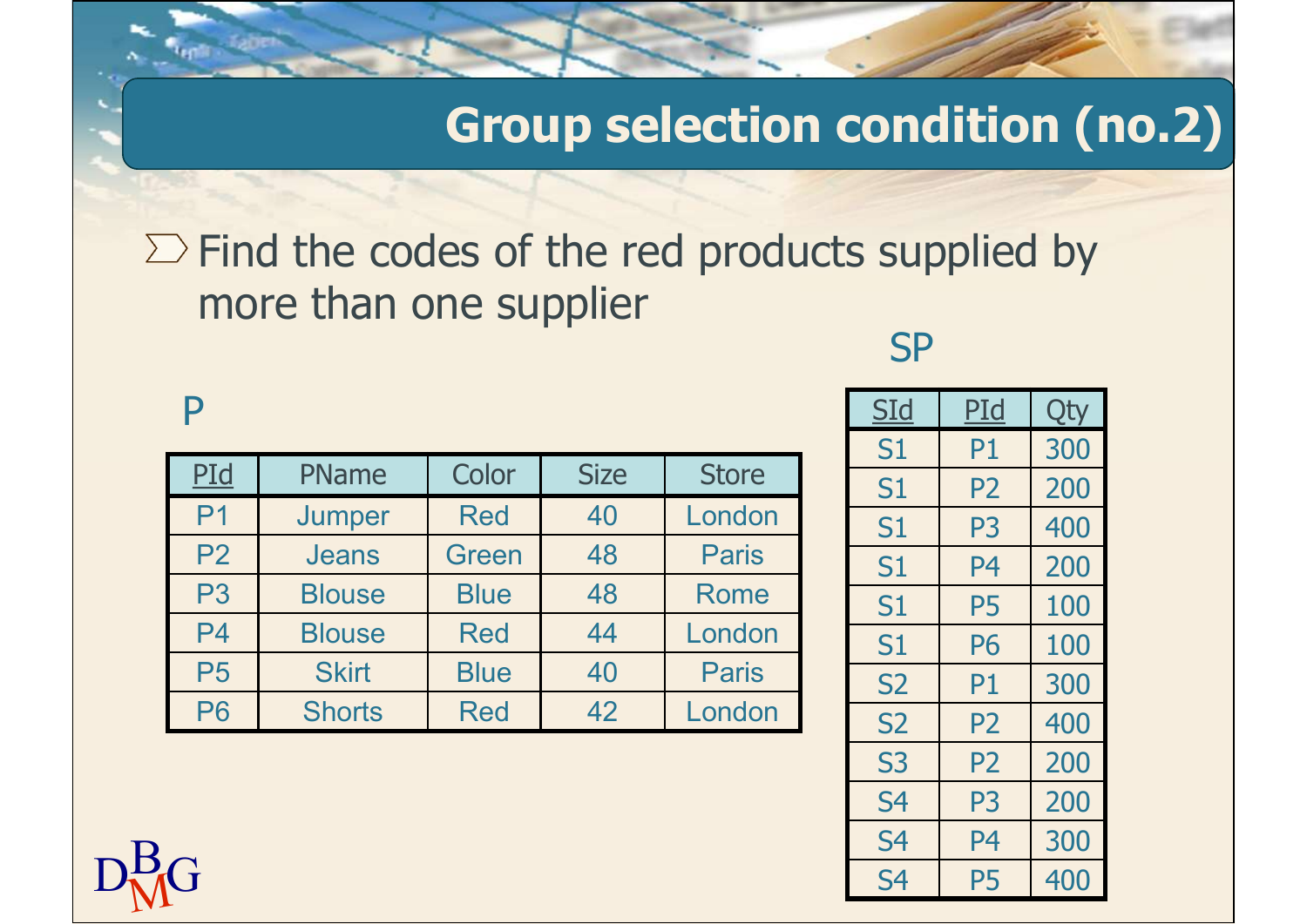Group selection condition (no.2)

 $\Sigma$  Find the codes of the red products supplied by more than one supplier

> SELECT SP.PId FROM SP, P WHERE SP.PId=P.PId AND Color='Red' GROUP BY SP.PId HAVING COUNT(\*)>1;

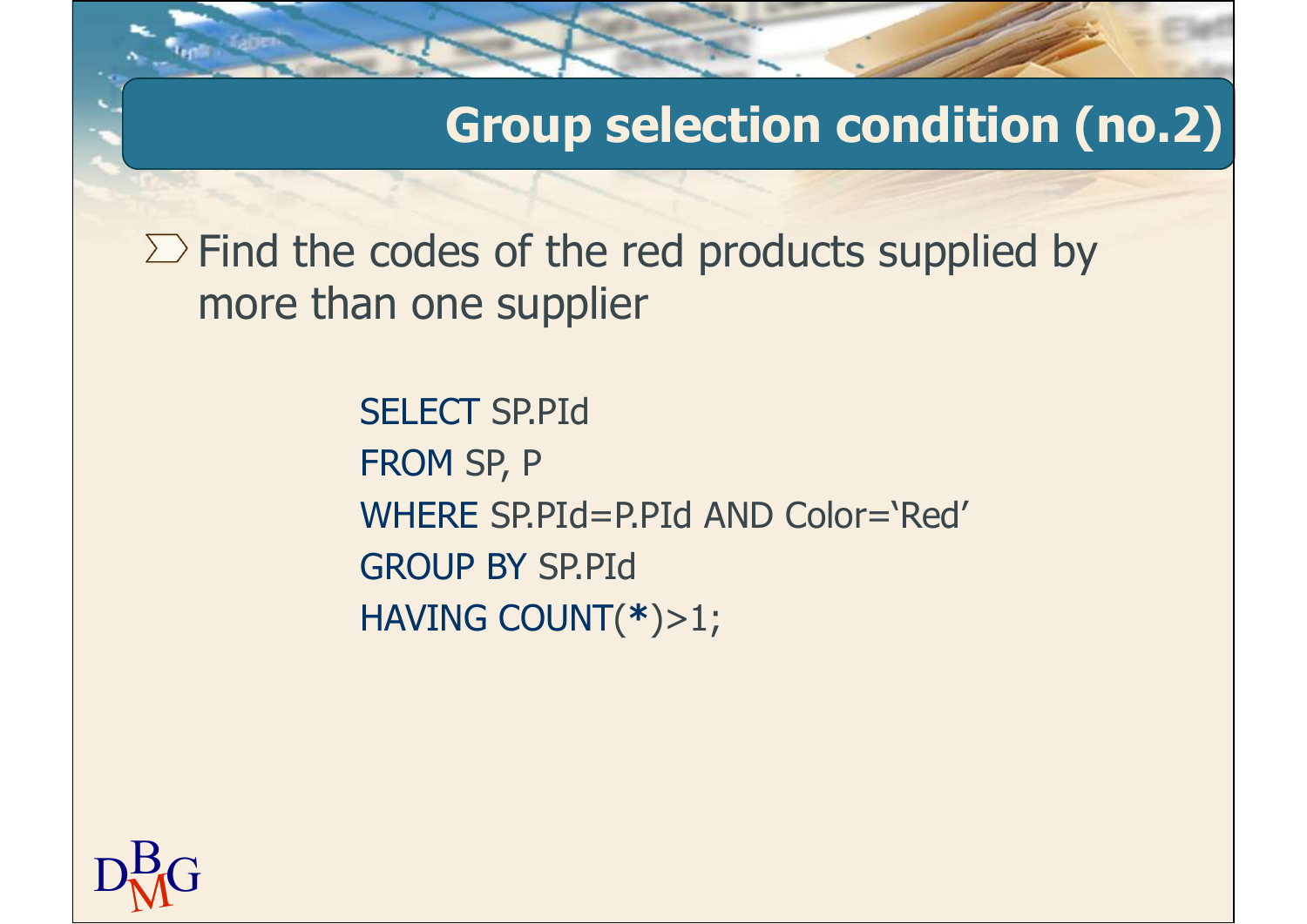#### Group selection condition (no.2)

|           |                |       |                        |                                                       |            |               | <b>Group selection condition (no.2)</b> |
|-----------|----------------|-------|------------------------|-------------------------------------------------------|------------|---------------|-----------------------------------------|
|           |                |       |                        |                                                       |            |               |                                         |
|           |                |       | more than one supplier | $\sum$ Find the codes of the red products supplied by |            |               |                                         |
| S.SId     | S.PId          | S.Qty | P.PId                  | P.PName                                               | P.Color    | <b>P.Size</b> | <b>P.Store</b>                          |
| S1        | P <sub>1</sub> | 300   | P <sub>1</sub>         | <b>Jumper</b>                                         | <b>Red</b> | 40            | London                                  |
| <b>S2</b> | P <sub>1</sub> | 300   | P <sub>1</sub>         | <b>Jumper</b>                                         | <b>Red</b> | 40            | London                                  |



P1 and the second state of the second state  $\sim$